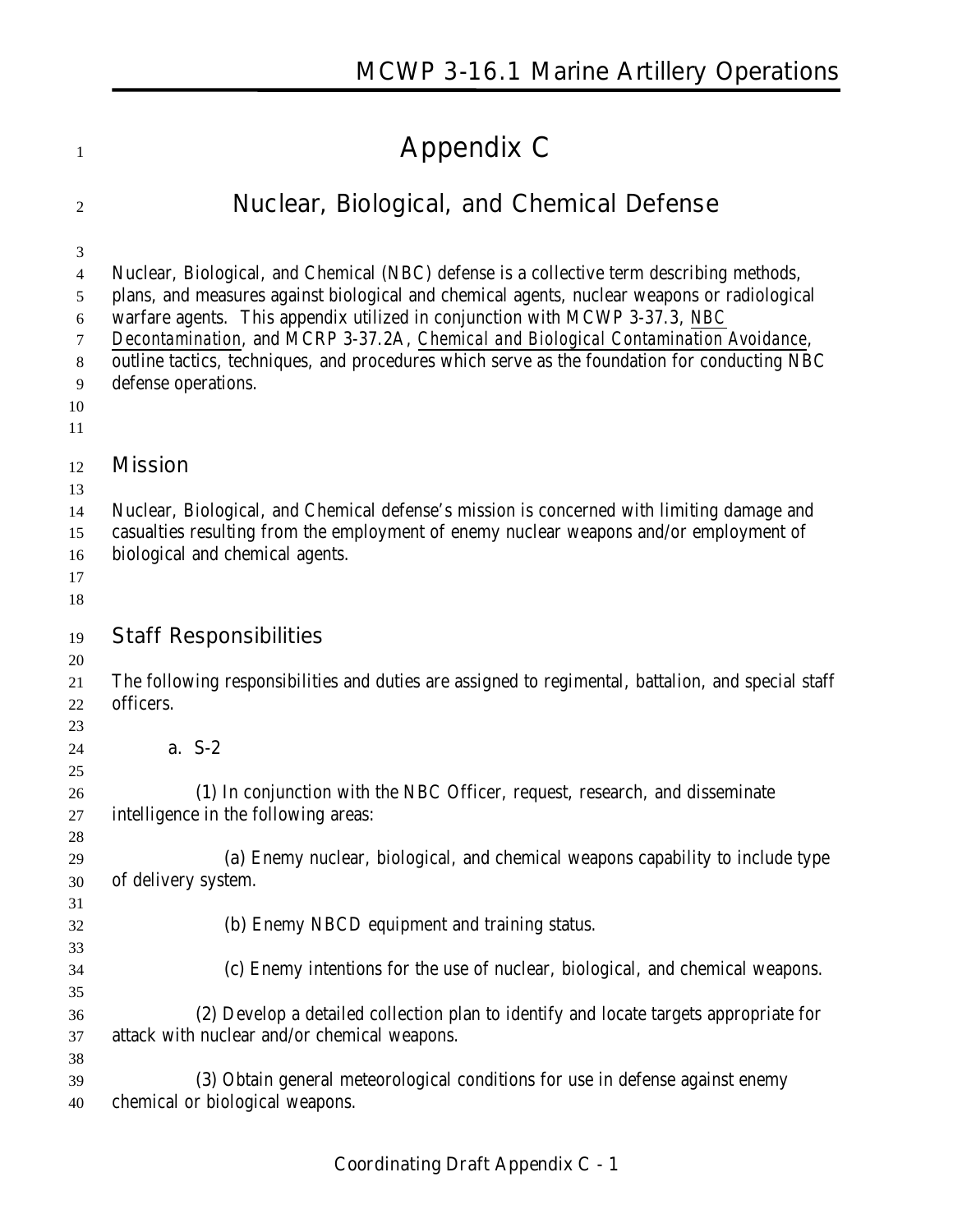| $\mathbf{1}$ |                                                                                                                                                        |
|--------------|--------------------------------------------------------------------------------------------------------------------------------------------------------|
| 2            | (4) In coordination with the NBC Officer, provide information necessary for the                                                                        |
| 3            | conduct of NBC reconnaissance throughout the regiment's zone of action.                                                                                |
| 4            |                                                                                                                                                        |
| 5            | $b. S-3$                                                                                                                                               |
| 6            |                                                                                                                                                        |
| 7            | (1) Develop operation plans/orders after considering enemy NBC capabilities.                                                                           |
| 8            |                                                                                                                                                        |
| 9            | (2) Prepare alternate plans for accomplishment of the regiment's mission in the<br>event of mass casualties to or evacuation of a subordinate unit(s). |
| 10<br>11     |                                                                                                                                                        |
| 12           | (3) When required, and as requested by the regimental surgeon, request helicopters                                                                     |
| 13           | for medical evacuations. The helicopter must be approved to fly into a contaminated zone and,                                                          |
| 14           | therein, is not a standard medevac.                                                                                                                    |
| 15           |                                                                                                                                                        |
| 16           | (4) Ensure the preparation and promulgation of troop safety information including                                                                      |
| 17           | fallout and chemical hazards from all NBC strikes.                                                                                                     |
| 18           |                                                                                                                                                        |
| 19           | (5) Ensure coordination and support for NBC reconnaissance operations in the                                                                           |
| 20           | regiment's zone of action.                                                                                                                             |
| 21           |                                                                                                                                                        |
| 22           | <b>(6)</b> Coordinate hasty and deliberate decontamination operations.                                                                                 |
| 23           |                                                                                                                                                        |
| 24           | c. $S-4$                                                                                                                                               |
| 25<br>26     | (1) Disperse logistic facilities to provide support to widely dispersed units and                                                                      |
| 27           | reduce their vulnerability to nuclear and chemical attacks.                                                                                            |
| 28           |                                                                                                                                                        |
| 29           | (2) Assist the NBC Defense Officer in assessing area damages and prepare plans for                                                                     |
| 30           | removal and/or disposal of contaminated equipment for nuclear, biological, and chemical                                                                |
| 31           | defense.                                                                                                                                               |
| 32           |                                                                                                                                                        |
| 33           | (3) Coordinate plans with the S-3 or higher headquarters for larger scale                                                                              |
| 34           | decontamination and disposal operations generated by an NBC attack.                                                                                    |
| 35           |                                                                                                                                                        |
| 36           | (4) Prepare plans for and, when directed, supervise construction and/or use of                                                                         |
| 37           | personnel shelters, decontamination stations, and emergency generator power units.                                                                     |
| 38           |                                                                                                                                                        |
| 39           | d. Regimental Surgeon                                                                                                                                  |
| 40           |                                                                                                                                                        |
| 41<br>42     | (1) Plan for the medical problems involved with the mass casualties and the<br>treatment of the injured who may be contaminated in an NBC environment. |
| 43           |                                                                                                                                                        |
|              |                                                                                                                                                        |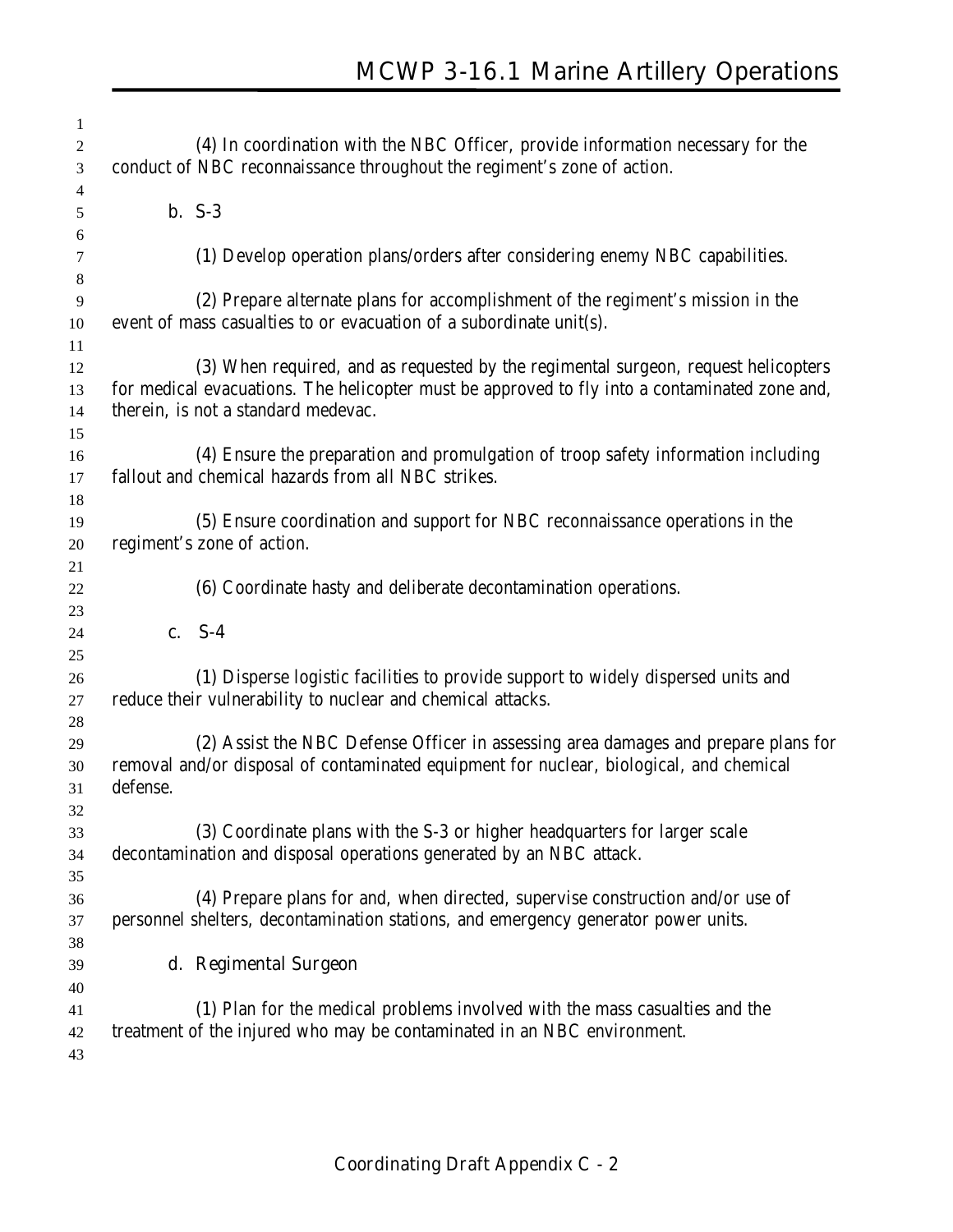| 1              | (2) Inspect food and water supplies for edibility and potability following an NBC            |
|----------------|----------------------------------------------------------------------------------------------|
| 2              | attack. Assist in prevention of contamination to food and water and take measures to         |
| $\mathfrak{Z}$ | decontaminate should contamination occur.                                                    |
| $\overline{4}$ |                                                                                              |
| $\sqrt{5}$     | (3) Advise the Regimental Commander and other staff members of all matters                   |
| 6              | pertaining to unit capability as affected by previous and/or planned NBC exposure.           |
| 7              |                                                                                              |
| $\,8\,$        | (4) Provide guidance for the control and use of contaminated supplies.                       |
| 9              |                                                                                              |
| 10             | (5) Is responsible for forwarding all biological samples to the Division Surgeon or          |
| 11             | other outside agencies.                                                                      |
| 12             |                                                                                              |
| 13             | (6) Is responsible for monitoring all personnel reporting to sick call for potential         |
| 14             | biological agents as indicated by intelligence estimates.                                    |
| 15             |                                                                                              |
| 16             | (7) Ensure training of medical personnel in treatment and handling of nuclear,               |
| 17             | radiation, and chemical casualties.                                                          |
| 18             |                                                                                              |
| 19             | (8) Coordinate with higher headquarters for the procurement and distribution of              |
| 20             | medical supplies required for the treatment of nuclear and chemical casualties.              |
| 21             |                                                                                              |
| 22             | (9) Develop plans, in coordination with the S-4 and NBC Officer/NCO for the                  |
| 23             | handling of contaminated chemical casualties and how NBC casualties wil be prepared and      |
| 24             | checked for surgery.                                                                         |
| 25             |                                                                                              |
| 26             | (10) In coordination with the NBC Control Center, monitor and evaluate the nuclear           |
| $27\,$         | radiation exposure history of subordinate units and advises the Regimental Commander and the |
| 28             | S-3 on the impact of additional exposure of units.                                           |
| 29             |                                                                                              |
| 30             | e. Motor Transport Officer                                                                   |
| 31             |                                                                                              |
| 32             | (1) Plan for and supervise the decontamination of all motor transport equipment.             |
| 33             |                                                                                              |
| 34             | (2) Ensure adequate motor transport assets are available for the conduct of NBC              |
| 35             | reconnaissance in the regiment's zone of action.                                             |
| 36             |                                                                                              |
| 37             | (3) Coordinate with the S-4 on provisions for mass evacuation of personnel and               |
| 38             | equipment that may be necessary under NBC conditions.                                        |
| 39             |                                                                                              |
| 40             | (4) Coordinate dispersion and employment of vehicles to minimize exposure to                 |
| 41             | nuclear, biological, and chemical contamination.                                             |
| 42             |                                                                                              |
| 43             | f. Supply Officer. Coordinate with the S-3 and S-4 to plan for the acquisition,              |
| 44             | storage, control, issue, security, recovery, and redistribution of all NBCD equipment and    |
| 45             | supplies.                                                                                    |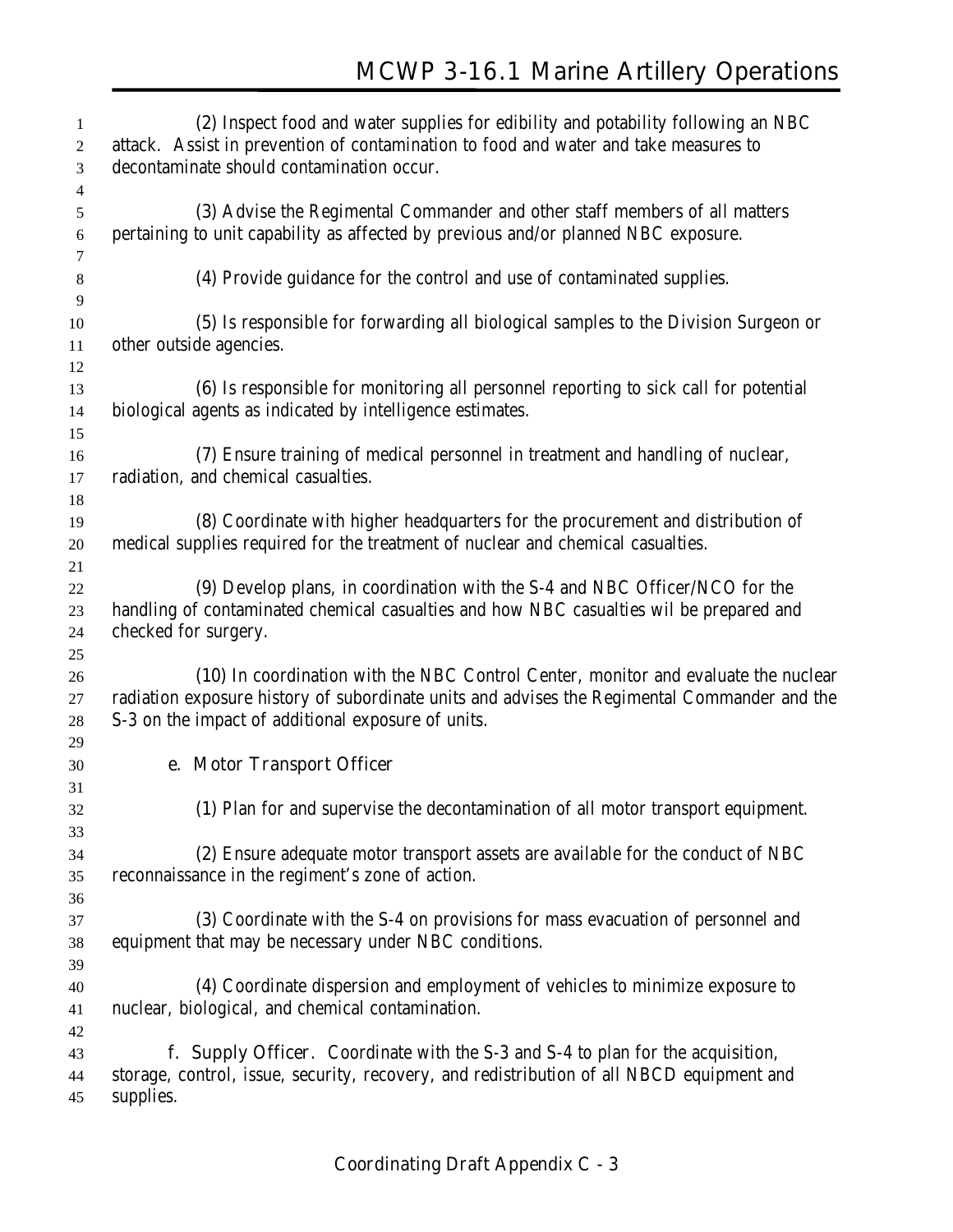| 1              |                                                                                             |
|----------------|---------------------------------------------------------------------------------------------|
| 2              | g. Food Service Officer                                                                     |
| 3              |                                                                                             |
| $\overline{4}$ | (1) Coordinate with the S-4 and NBCD Officer a program for cooks, bakers, and all           |
| $\sqrt{5}$     | food handlers in decontamination of prepared and stored food.                               |
| 6              |                                                                                             |
| 7              | (2) Coordinate with the S-4 and NBCD Officer on measures to eliminate waste from            |
| $8\phantom{1}$ | decontamination of contaminated foods.                                                      |
| 9              |                                                                                             |
| 10             | (3) Coordinate with the Medical Officer to determine the possible salvage of                |
| 11             | contaminated food/water prior to any disposal operation.                                    |
| 12             |                                                                                             |
| 13             | h. Communications Officer                                                                   |
| 14             |                                                                                             |
| 15             | (1) Provide communications for monitor/survey teams dispatched on NBC                       |
| 16             | reconnaissance missions.                                                                    |
| 17             |                                                                                             |
| 18             | (2) Provide plans for special communications for mass casualty evacuations.                 |
| 19             |                                                                                             |
| 20             | i. NBC Defense Officer                                                                      |
| 21             |                                                                                             |
| 22             | (1) Supervise and coordinate all operations/training in order to defend against the         |
| 23             | effects of nuclear, biological, and chemical weapons.                                       |
| 24             |                                                                                             |
| 25             | (2) Provide assistance to members of the regimental and special staffs on NBC               |
| 26             | matters.                                                                                    |
| 27             |                                                                                             |
| 28             | (3) Assist in the preparation of troop safety plans.                                        |
| 29<br>30       | (4) Maintain a continuous estimate of vulnerability to NBC attack and assists the           |
| 31             | regimental surgeon in estimating the prolonged effects of nuclear, biological, and chemical |
| 32             | agents on personnel.                                                                        |
| 33             |                                                                                             |
| 34             | (5) In coordination with the S-4, prepare initial assessment of damage to regimental        |
| 35             | organizations/units resulting from NBC attacks.                                             |
| 36             |                                                                                             |
| 37             | (6) Determine requirements for NBC supplies and equipment.                                  |
| 38             |                                                                                             |
| 39             | (7) Plan and advise on requirements for and employment of NBC personnel.                    |
| 40             |                                                                                             |
| 41             | (8) Establish an NBC control center when directed.                                          |
| 42             |                                                                                             |
| 43             | (9) Prepare all required NBC reports.                                                       |
| 44             |                                                                                             |
| 45             | (10) Supervise all decontamination efforts.                                                 |
|                |                                                                                             |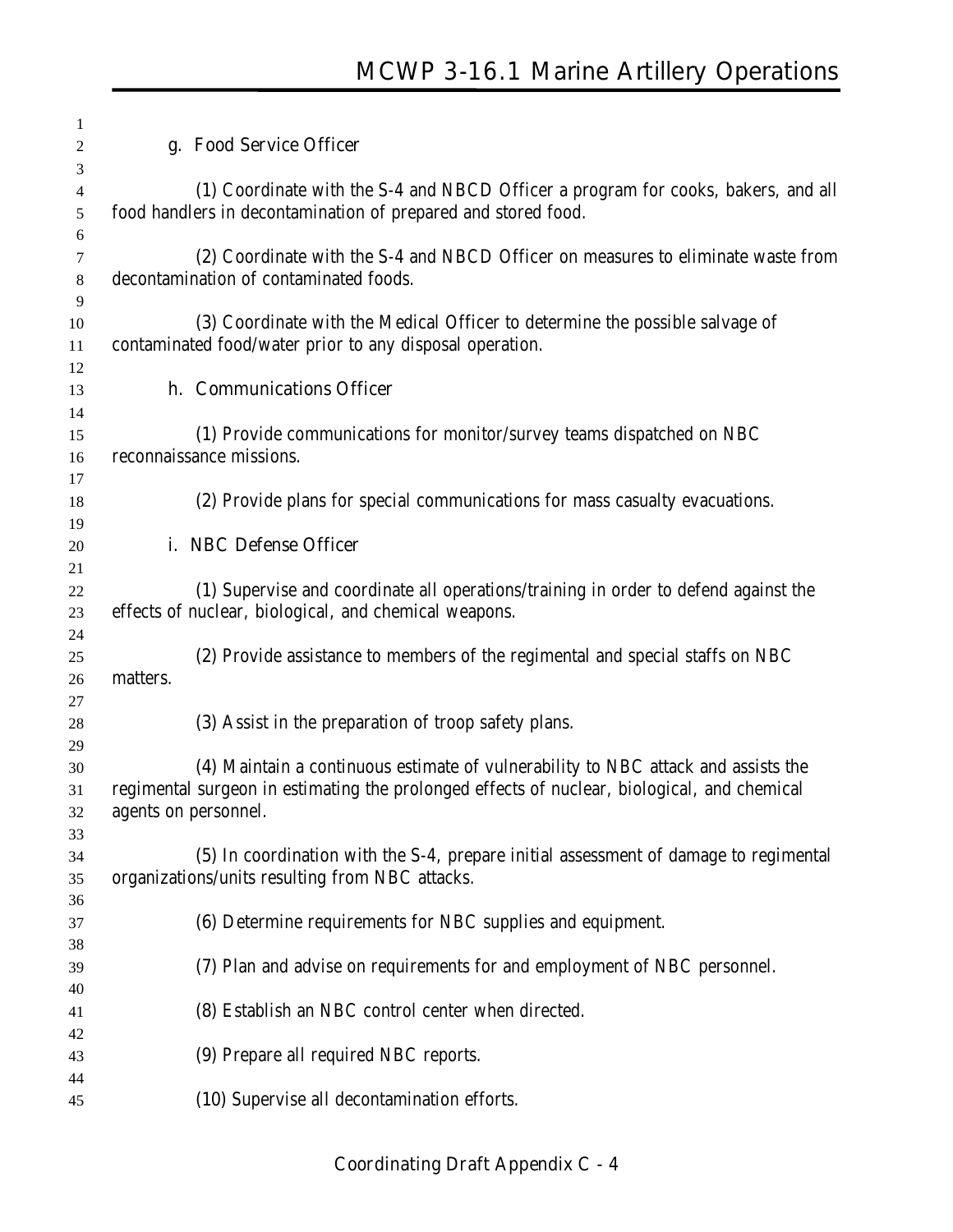| 1        |                                                                                                                                                    |
|----------|----------------------------------------------------------------------------------------------------------------------------------------------------|
| 2        | (11) Supervise all monitor/survey efforts.                                                                                                         |
| 3        |                                                                                                                                                    |
| 4<br>5   | (12) In coordination with the S-2, examine and processes captured NBC material<br>and technical intelligence pertaining to NBC operations.         |
| 6        |                                                                                                                                                    |
| 7        | j. NBC Defense Specialist                                                                                                                          |
| 8        |                                                                                                                                                    |
| 9<br>10  | (1) Assist in the establishment, maintenance, and application of defensive measures.                                                               |
| 11       | (2) Assist in the preparation of fallout prediction messages.                                                                                      |
| 12       |                                                                                                                                                    |
| 13       | (3) Maintain fallout prediction maps.                                                                                                              |
| 14       |                                                                                                                                                    |
| 15       | (4) Assist in supervising decontamination of terrain and equipment.                                                                                |
| 16       |                                                                                                                                                    |
| 17       | (5) Prepare routine and special reports concerning NBC equipment.                                                                                  |
| 18       |                                                                                                                                                    |
| 19       | (6) The duties of the NBC specialist in an actual NBC warfare environment will also                                                                |
| 20       | include, but are not limited to, assisting the regimental or battalion NBC Defense Officer in the                                                  |
| 21       | performance of his operational duties and supervising NBC teams conducting the following                                                           |
| 22       | NBC operational activities.                                                                                                                        |
| 23       |                                                                                                                                                    |
| 24       | Radiological surveys, to include route and zone reconnaissance.                                                                                    |
| 25       | Chemical detection operations to include route and zone reconnaissance.                                                                            |
| 26       | Biological sampling operations to include route and zone reconnaissance.<br>Collection, evaluation, interpretation, and dissemination of technical |
| 27       | $\bullet$<br>intelligence obtained from captured weapons, equipment, personnel, and                                                                |
| 28<br>29 | NBC reconnaissance operations.                                                                                                                     |
| 30       |                                                                                                                                                    |
| 31       |                                                                                                                                                    |
|          |                                                                                                                                                    |
| 32       | <b>NBC Defense Team Organization</b>                                                                                                               |
| 33       |                                                                                                                                                    |
| 34       | There will be one monitor/survey and decon team per battery. Each team will consist (at a                                                          |
| 35       | minimum) of one NCO and five assistants. All members will be trained in their individual                                                           |
| 36       | duties of monitoring, surveying and decontamination. Each unit will maintain the following                                                         |
| 37       | NBCD teams:                                                                                                                                        |
| 38       | Control Center Team (regiment and battalion).                                                                                                      |
| 39       | $\bullet$                                                                                                                                          |
| 40       | NBCD Monitor Team (regiment, battalion and battery).<br>$\bullet$                                                                                  |
| 41       | Equipment Decon Team (regiment, battalion and battery).<br>$\bullet$                                                                               |
| 42<br>43 | Personnel Decon Team (regiment, battalion and battery).                                                                                            |
|          |                                                                                                                                                    |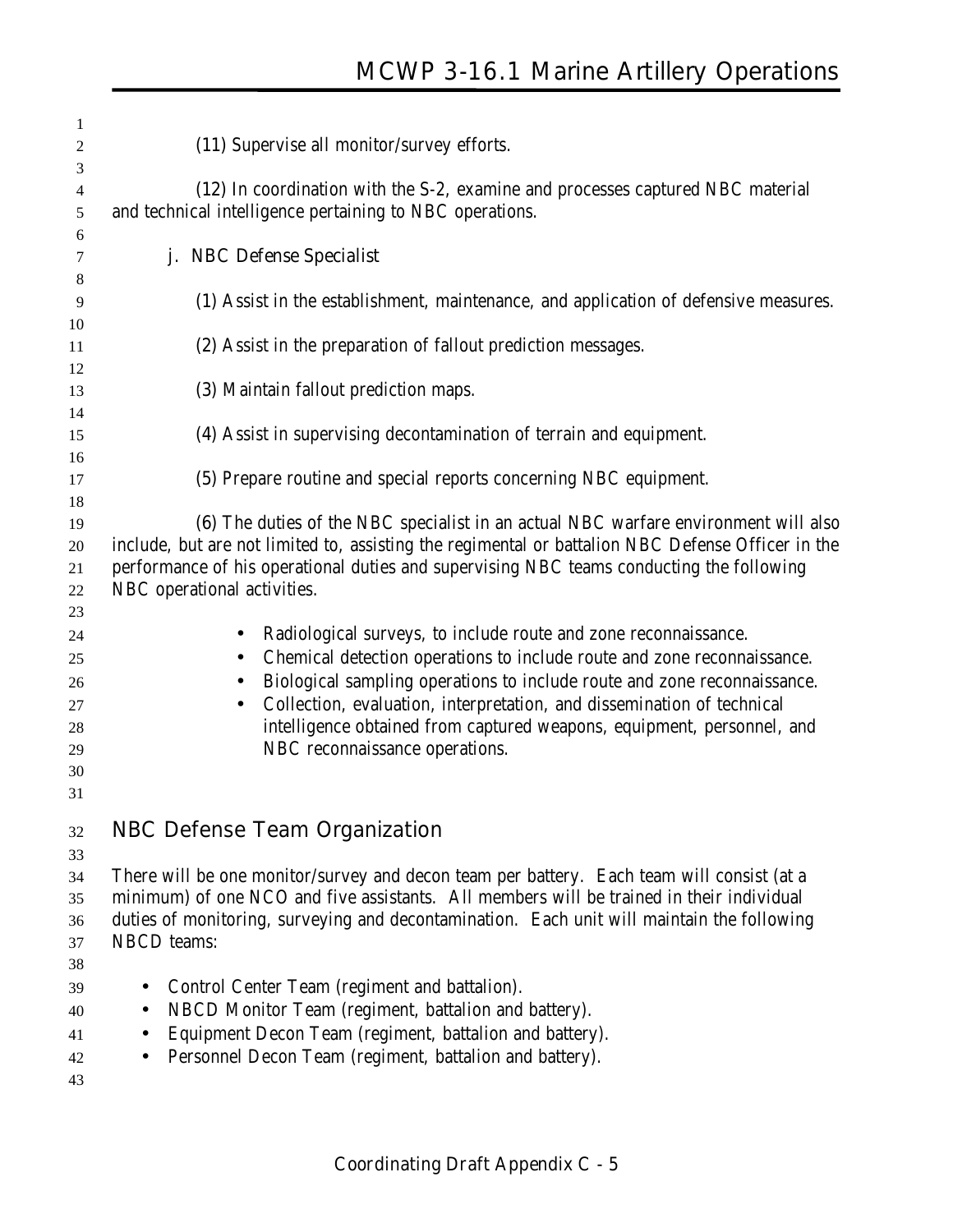| 1                          | <b>Operations and Defensive Procedures</b>                                                                                                                                        |  |  |  |  |  |
|----------------------------|-----------------------------------------------------------------------------------------------------------------------------------------------------------------------------------|--|--|--|--|--|
| 2<br>3<br>4<br>5<br>6      | All enemy attacks, particularly air attacks, are assumed to be NBC attacks once NBCD warfare<br>is initiated.                                                                     |  |  |  |  |  |
| 7                          | <b>NBC Attack Alarm System</b>                                                                                                                                                    |  |  |  |  |  |
| 8<br>9<br>10               | a. Local NBC Attack Alarms                                                                                                                                                        |  |  |  |  |  |
| 11                         | (1) Primary: Continuous metal on metal                                                                                                                                            |  |  |  |  |  |
| 12<br>13                   | (2) Alternate: Steady siren                                                                                                                                                       |  |  |  |  |  |
| 14<br>15<br>16             | <b>b. General Warning.</b> This warning is sent over the radio (regimental tac net-primary)<br>in accordance with Appendix J when a NBC hazard is expected to cover a large area. |  |  |  |  |  |
| 17<br>18<br>19<br>20<br>21 | c. All Clear. Commanders will initiate the "all clear." If the "all clear" is passed<br>over the radio, authentication is required if transmitted over an unencrypted net.        |  |  |  |  |  |
| 22                         | <b>Communications</b>                                                                                                                                                             |  |  |  |  |  |
| 23<br>24<br>25<br>26<br>27 | Regimental and battalion tac nets are the primary nets for passing NBC information. Alternate<br>nets will be used as required.                                                   |  |  |  |  |  |
| 28                         | <b>NBC Defense Alert Conditions</b>                                                                                                                                               |  |  |  |  |  |
| 29<br>30<br>31             | a. NBCD Condition I - BLACK                                                                                                                                                       |  |  |  |  |  |
| 32<br>33<br>34             | (1) Meaning. Attack in progress.<br>(2) Alarm                                                                                                                                     |  |  |  |  |  |
| 35<br>36                   | (a) Primary - continuous metal on metal.                                                                                                                                          |  |  |  |  |  |
| 37<br>38                   | (b) Alternate - continuous siren.                                                                                                                                                 |  |  |  |  |  |
| 39<br>40                   | (3) Action                                                                                                                                                                        |  |  |  |  |  |
| 41<br>42<br>43             | (a) All hands immediately don protective equipment and take cover.                                                                                                                |  |  |  |  |  |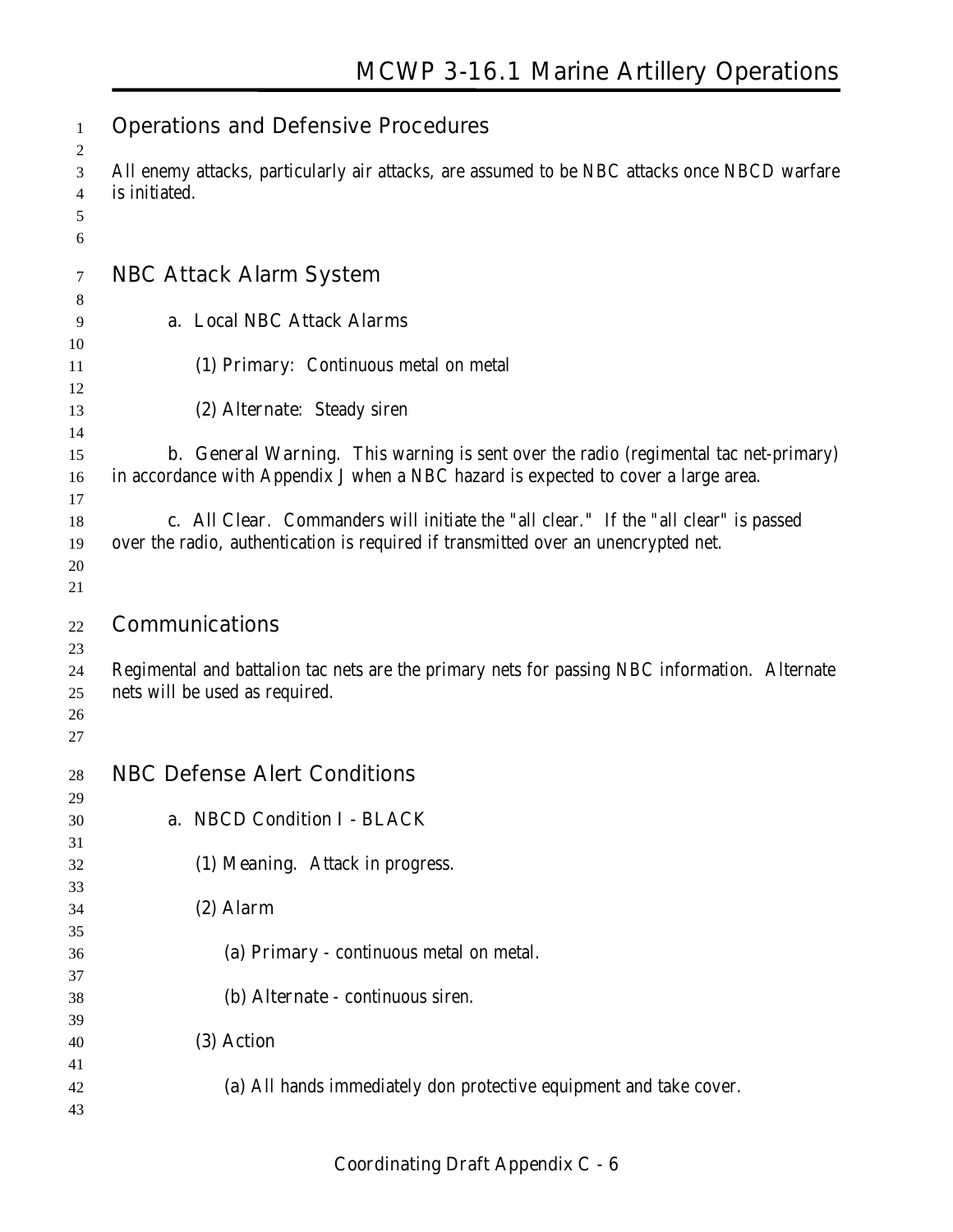| 1              | (b) Submit FLASH precedence NBC-1 reports as required.                                      |
|----------------|---------------------------------------------------------------------------------------------|
| 2<br>3         | (c) Conduct first aid and decontamination as required.                                      |
| 4<br>5         | b. NBCD Condition II - RED                                                                  |
| 6<br>7         | (1) Meaning. Attack imminent.                                                               |
| 8<br>9         | (2) Alarm                                                                                   |
| 10<br>11       | (a) Primary - radio.                                                                        |
| 12<br>13       | (b) Alternate - continuous siren.                                                           |
| 14<br>15       | (3) Action                                                                                  |
| 16<br>17       | (a) All hands immediately don protective equipment and take cover.                          |
| 18<br>19       | (b) Be alert for NBC employment.                                                            |
| 20<br>21       | c. NBCD Condition III - YELLOW                                                              |
| 22<br>23<br>24 | (1) Meaning. Attack probable.                                                               |
| 25<br>26       | (2) Alarm. Radio.                                                                           |
| 27<br>28       | (3) Action                                                                                  |
| 29<br>30       | (a) Activate NBCD teams.                                                                    |
| 31<br>32       | (b) Distribute NBCD equipment and supplies as required.                                     |
| 33<br>34       | (c) Test all equipment.                                                                     |
| 35<br>36       | (d) Muster nonessential personnel in shelters.                                              |
| 37<br>38       | (e) Assume appropriate MOPP level.                                                          |
| 39<br>40       | (f) Report condition YELLOW set upon above action to the Regimental NBCD<br>Control Center. |
| 41<br>42       | d. NBCD Condition IV - WHITE                                                                |
| 43<br>44<br>45 | (1) Meaning. Enemy attack improbable or "all clear".                                        |
|                |                                                                                             |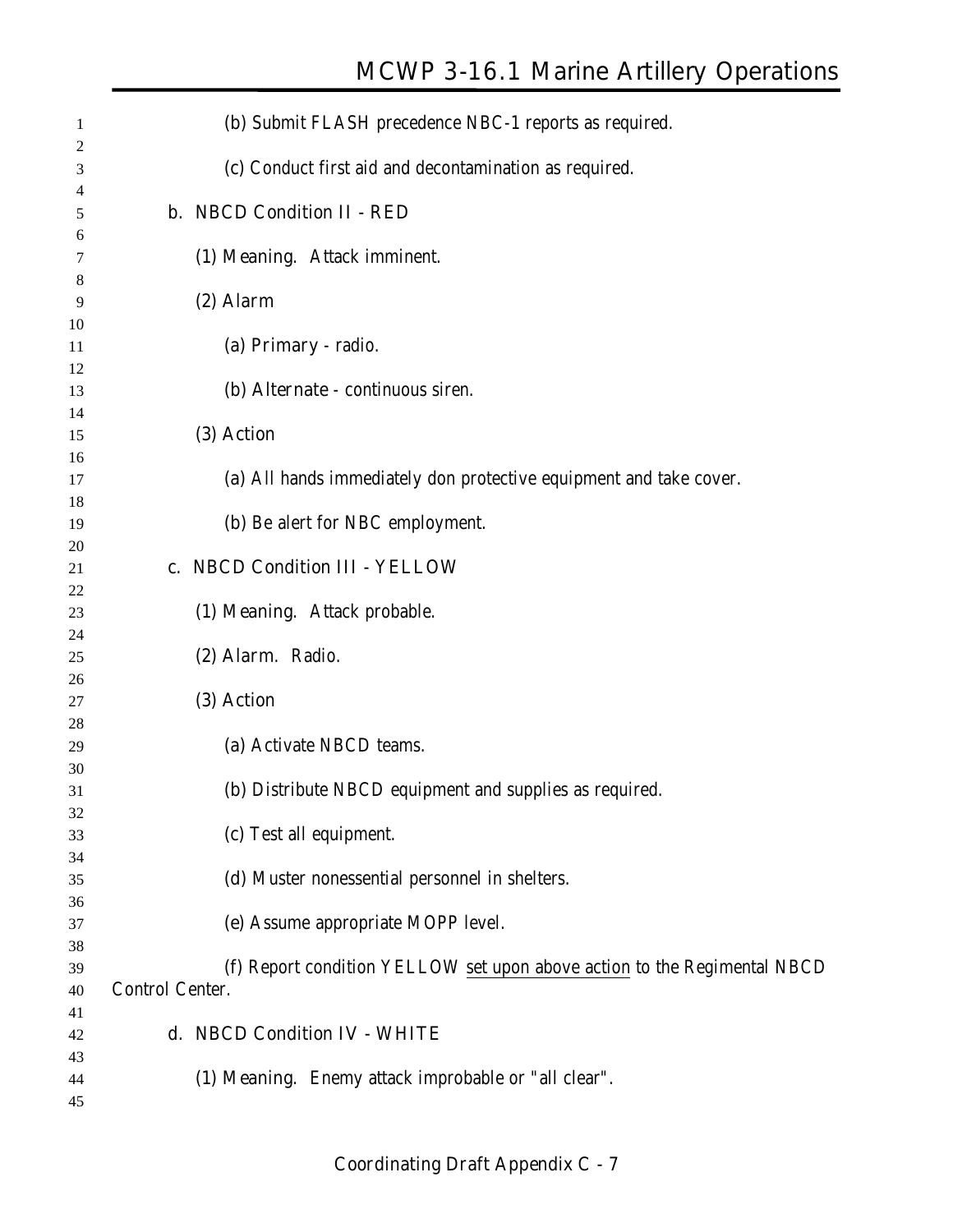| 1                    | (2) Alarm (all clear). Voice/radio.                                                                          |
|----------------------|--------------------------------------------------------------------------------------------------------------|
| 2<br>3               | (3) Action (following NBC attack)                                                                            |
| 4<br>5<br>6          | (a) Determine unit combat effectiveness, assistance requirements and capability<br>for continuing mission.   |
| 7<br>8               | (b) Conduct selective unmasking.                                                                             |
| 9<br>10              | (c) Evacuate all NBC casualties as directed by the senior medical representative.                            |
| 11<br>12<br>13       | (d) Determine and mark contaminated area. Control all traffic in and out of<br>contaminated and clean areas. |
| 14<br>15             | (e) Reduce MOPP level as directed by commanding officers.                                                    |
| 16<br>17<br>18       | (f) Conduct personnel/equipment decontamination as required to continue the<br>mission.                      |
| 19<br>20<br>21<br>22 | (g) Send required reports to HHQ.                                                                            |
| 23                   | NBC Defense Operations Prior to Attack                                                                       |
| 24<br>25             | <b>a. Action.</b> Prior to a NBCD attack, units will:                                                        |
| 26<br>27<br>28       | (1) Designate and train a NBCD Officer and NBCD NCO.                                                         |
| 29<br>30             | (2) Organize and train NBCD teams.                                                                           |
| 31<br>32             | (3) Procure and maintain NBCD equipment in accordance with unit T/E and<br>appropriate TMs.                  |
| 33<br>34<br>35       | (4) Conduct individual, team, and unit NBCD training, drills, and exercises.                                 |
| 36<br>37             | (5) Plan and rehearse distribution of NBCD supplies and equipment.                                           |
| 38<br>39             | (6) Establish unit evacuation plans.                                                                         |
| 40<br>41<br>42       | (7) Exercise NBC alert conditions.                                                                           |
| 43                   |                                                                                                              |
| 44                   | <b>b. NBC Defense Team Operations</b>                                                                        |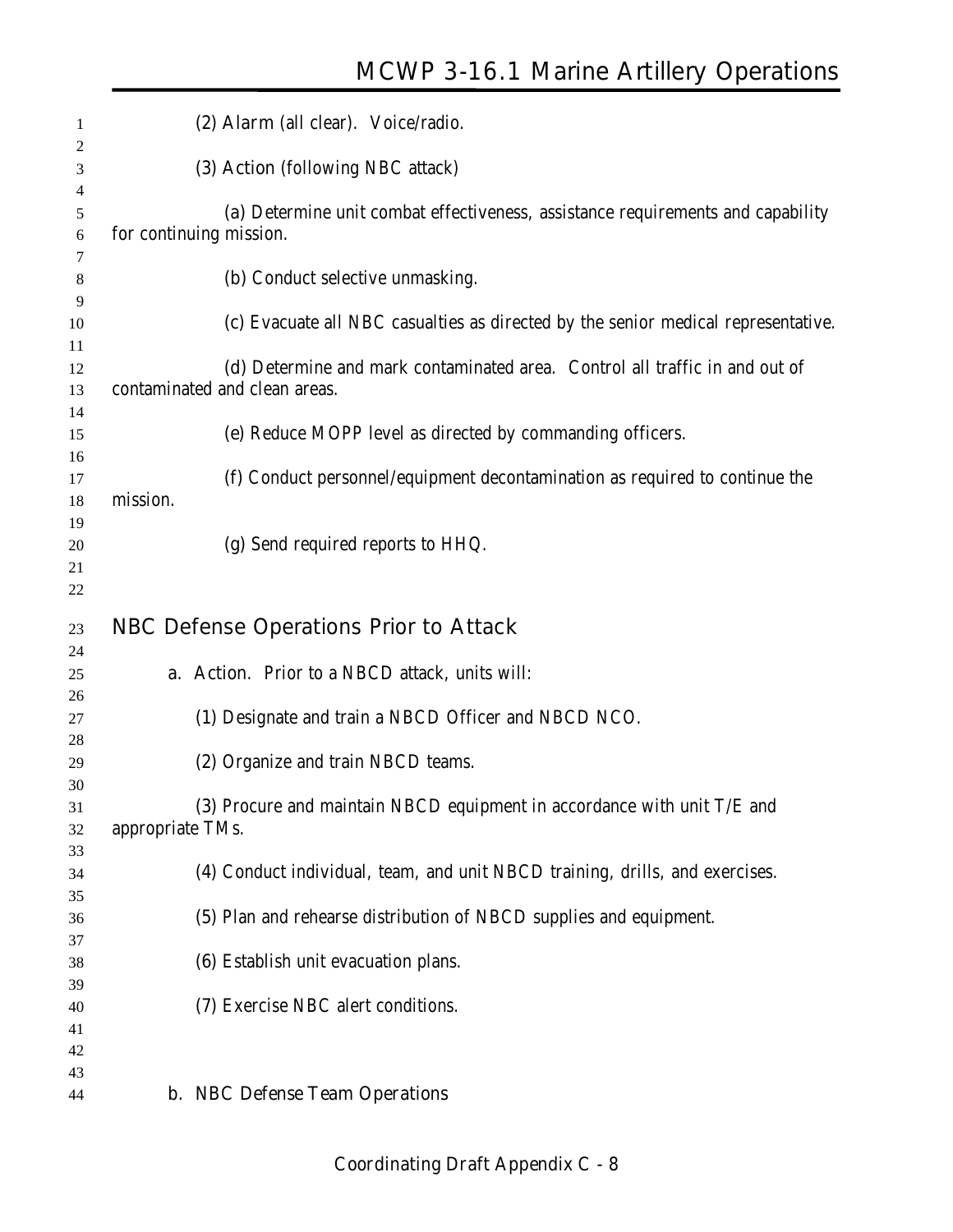| $\mathbf{1}$   |                                                                                            |                                                                                             |  |  |  |  |  |
|----------------|--------------------------------------------------------------------------------------------|---------------------------------------------------------------------------------------------|--|--|--|--|--|
| $\overline{c}$ |                                                                                            | (1) Regimental Control Center. The Regimental Control Center will be collocated             |  |  |  |  |  |
| 3              |                                                                                            | with the Regimental CP. The NBCD Officer will activate it immediately upon determination    |  |  |  |  |  |
| $\overline{4}$ | of a NBC threat. Its primary purpose is to provide information to the commander, staff and |                                                                                             |  |  |  |  |  |
| 5              | other organizations within the regiment and to determine hazard probability and safety.    |                                                                                             |  |  |  |  |  |
| 6              |                                                                                            |                                                                                             |  |  |  |  |  |
| $\tau$         | (2) Battalion Control Centers                                                              |                                                                                             |  |  |  |  |  |
| $\,8\,$        |                                                                                            |                                                                                             |  |  |  |  |  |
| 9              |                                                                                            | (a) Battalions will activate their Control Centers when NBC operations are                  |  |  |  |  |  |
| 10             | probable. Battalion Control Centers will be capable of:                                    |                                                                                             |  |  |  |  |  |
| 11             |                                                                                            |                                                                                             |  |  |  |  |  |
| 12             | $\bullet$                                                                                  | Receiving and transmitting information.                                                     |  |  |  |  |  |
| 13             | $\bullet$                                                                                  | Performing computations necessary to convert basic incoming reports to                      |  |  |  |  |  |
| 14             |                                                                                            | data of significance to the commander.                                                      |  |  |  |  |  |
| 15             | $\bullet$                                                                                  | Plotting, displaying and evaluating assembled data.                                         |  |  |  |  |  |
| 16             | $\bullet$                                                                                  | Disseminating NBC intelligence.                                                             |  |  |  |  |  |
| 17             |                                                                                            |                                                                                             |  |  |  |  |  |
| 18             |                                                                                            | <b>(b)</b> Individual duties of team members at his level will not be as complex. A         |  |  |  |  |  |
| 19             |                                                                                            | complete log will be maintained. Overlays will be used to the maximum extent possible to    |  |  |  |  |  |
| 20             | indicate the current operations.                                                           |                                                                                             |  |  |  |  |  |
| 21             |                                                                                            |                                                                                             |  |  |  |  |  |
| 22             |                                                                                            | (3) Monitor/Survey Teams. Detection teams will assemble in response to                      |  |  |  |  |  |
| 23             | established NBC condition. Team members will be briefed and assigned missions. Necessary   |                                                                                             |  |  |  |  |  |
| 24             |                                                                                            | RADIAC equipment, report forms, chemical agent detection devices and individual protective  |  |  |  |  |  |
| 25             |                                                                                            | equipment/ supplies must be ready for issue when the NBCD Control Centers activate the      |  |  |  |  |  |
| 26             | monitor/survey teams.                                                                      |                                                                                             |  |  |  |  |  |
| 27             |                                                                                            |                                                                                             |  |  |  |  |  |
| 28             |                                                                                            | (a) Monitoring Procedures (Nuclear). Periodic monitoring with the VDR-2                     |  |  |  |  |  |
| 29             |                                                                                            | will be initiated on order. Required readings will normally be taken every six hours (0600, |  |  |  |  |  |
| 30             |                                                                                            | 1200, 1800 and 2400 local). Monitors must be familiar with local background count and will  |  |  |  |  |  |
| 31             |                                                                                            | report any initial increase which is twice the normal background level. Radiation Exposure  |  |  |  |  |  |
| 32             |                                                                                            | Status (RES) Levels will be reported in accordance with Table C- 1. Continuous monitoring   |  |  |  |  |  |
| 33             | will be initiated under the following circumstances.                                       |                                                                                             |  |  |  |  |  |
| 34             |                                                                                            |                                                                                             |  |  |  |  |  |
| 35             |                                                                                            | On order or on receipt of a NBC-3 (NUC) report                                              |  |  |  |  |  |
| 36             |                                                                                            | When any nuclear strike is observed or suspected.                                           |  |  |  |  |  |
| 37             |                                                                                            | During any tactical move once nuclear operations have commenced.                            |  |  |  |  |  |
| 38             |                                                                                            |                                                                                             |  |  |  |  |  |
| 39             |                                                                                            |                                                                                             |  |  |  |  |  |
| 40             |                                                                                            |                                                                                             |  |  |  |  |  |
| 41             |                                                                                            |                                                                                             |  |  |  |  |  |
| 42             |                                                                                            |                                                                                             |  |  |  |  |  |
| 43             |                                                                                            |                                                                                             |  |  |  |  |  |
|                | <b>RES</b>                                                                                 | <b>DESCRIPTION</b>                                                                          |  |  |  |  |  |
|                | $\bf{0}$                                                                                   | Applies to a unit that has never been exposed to nuclear radiation; a unit which            |  |  |  |  |  |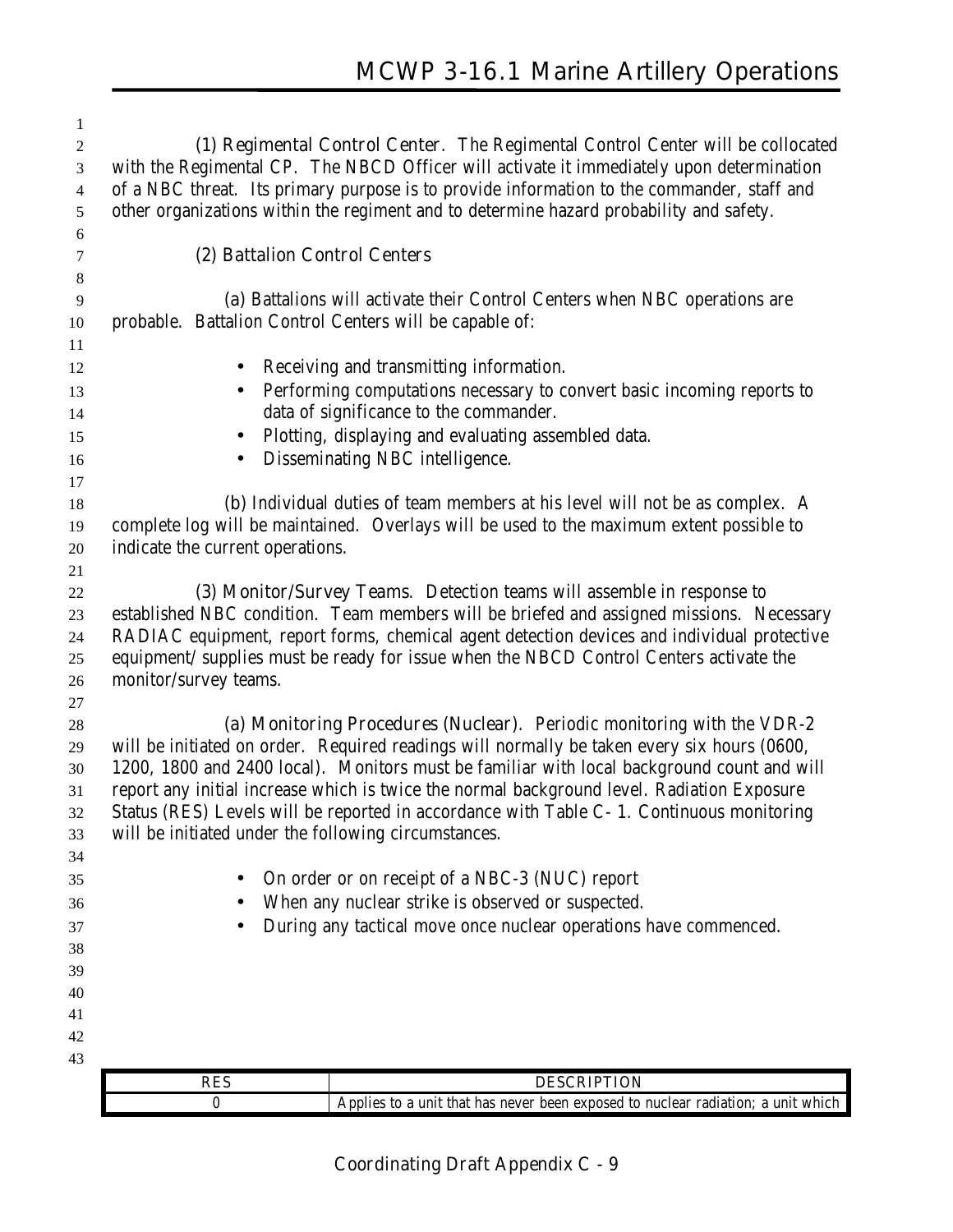| has received no dose.                                                                                                                                                                                                                                                                               |
|-----------------------------------------------------------------------------------------------------------------------------------------------------------------------------------------------------------------------------------------------------------------------------------------------------|
| Applies to a unit that has been exposed to nuclear radiation but has a militarily<br>negligible radiation exposure history; total dose is greater than 0 but less than<br>70 centigrays $(cGy)$ .                                                                                                   |
| Applies to a unit that has received significant, but not a dangerous dose of<br>radiation; the total dose is greater than 70 but less than 150 cGy.                                                                                                                                                 |
| Applies to a unit that has already received a dose of radiation which makes<br>further exposure dangerour; the total dose is greater than 150 cGy. The unit<br>should not be further exposed, if at all possible, because additional exposure in<br>the immediate future will result in casualties. |

### **Table C-1. Radiation Status Levels.**

 **(b) Monitor Procedures (Chemical/Biological)**. Teams will be physically checked for complete and functioning protective equipment by the appropriate NBCD Officer/NCO prior to deployment. Briefings will be conducted to stress mission requirements, reporting procedures, and emergency actions. Teams will consist of more than one person.

### **(4) Decontamination Teams**. Procedures for all decontamination efforts will be in accordance with FM 3-5. Safety of team members must be considered in large scale or long duration operations. The Division Control Center will monitor and confirm unusual or large decontamination efforts.

### **c. Special Measures**

 **(1)** Crew served weapons, vehicles and buildings will be covered and secured at all times, when practical. Every effort will be made to ensure that interiors are not contaminated. 

### **(2)** All M11/M13 decontamination apparatuses will be mounted on assigned vehicles or allotted to specific areas with personnel designated as responsible for each piece of equipment.

 

### **NBC Defense Operations During Attack**

 **a. Attack/Contamination**. Monitor/Survey teams will evaluate the threat. A rapid analysis is required to implement protective measures and warn other organizations of the possible hazard. The commander will ensure the following action is taken:

 **(1)** Alert all personnel. Ensure all personnel reach a covered position and remain there until the situation can be clarified. All movement within the unit position must be kept to a minimum.

 **(2)** All assigned NBCD personnel will assume those duties as a primary assignment. Control centers will check in with their HHQ control center. Communications will be checked.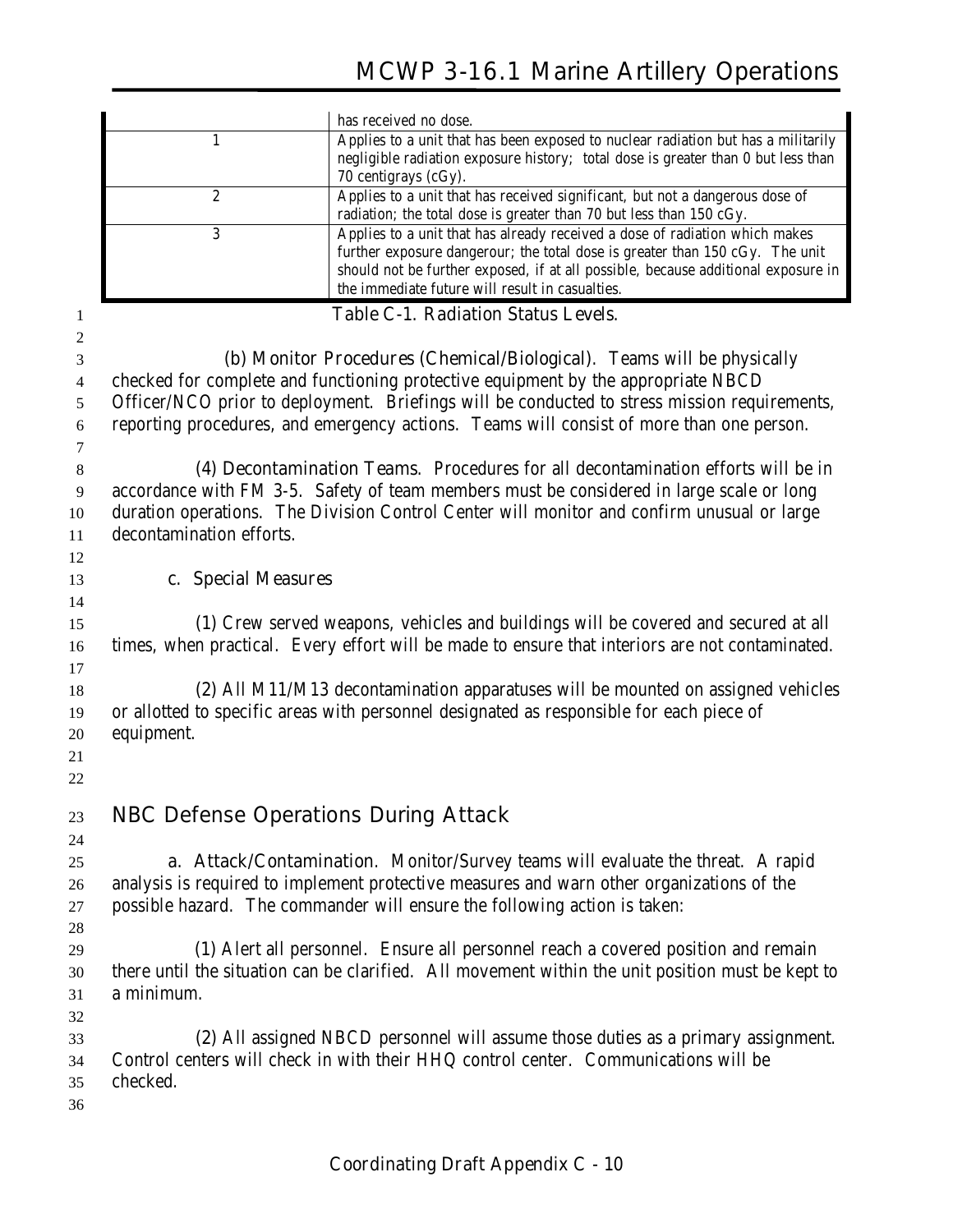| $\mathbf{1}$             | (3) All non-vital operations will cease while the suspected hazard is analyzed and               |  |  |  |  |  |
|--------------------------|--------------------------------------------------------------------------------------------------|--|--|--|--|--|
| $\overline{c}$           | reports from monitor/survey teams are correlated and confirmed by appropriate control            |  |  |  |  |  |
| 3                        | centers.                                                                                         |  |  |  |  |  |
| $\overline{\mathcal{A}}$ |                                                                                                  |  |  |  |  |  |
| 5                        | (4) Confirmed attack/contamination will be reported to the 10th Marines Control                  |  |  |  |  |  |
| 6                        | Center by FLASH precedence NBC-1 report.                                                         |  |  |  |  |  |
| 7                        |                                                                                                  |  |  |  |  |  |
| 8                        | <b>b.</b> In those situations involving fallout:                                                 |  |  |  |  |  |
| 9                        |                                                                                                  |  |  |  |  |  |
| 10                       | (1) All fallout predictions will be in accordance with FMFM 3-3.                                 |  |  |  |  |  |
| 11                       |                                                                                                  |  |  |  |  |  |
| 12                       | (2) In those areas not predicted to receive fallout, a reading twice the normal                  |  |  |  |  |  |
| 13                       | background level will be reported via NBC-4 (NUC) report. This report will be sent by            |  |  |  |  |  |
| 14                       | <b>IMMEDIATE</b> precedence.                                                                     |  |  |  |  |  |
| 15                       |                                                                                                  |  |  |  |  |  |
| 16                       | (3) Those units that detect a reading of one Rad/hr will be reported by NBC-1                    |  |  |  |  |  |
| 17                       | report by FLASH precedence, in those areas predicted to receive fallout (any zone).              |  |  |  |  |  |
| 18                       |                                                                                                  |  |  |  |  |  |
| 19                       | (4) Peak intensities will be logged by time. Special reports may be required from                |  |  |  |  |  |
| 20                       | all involved units.                                                                              |  |  |  |  |  |
| 21                       |                                                                                                  |  |  |  |  |  |
| 22                       | (5) Personnel will use prepared positions for shelter when authorized. If no shelter             |  |  |  |  |  |
| 23                       | is available, hasty shelters should be constructed. Movement of units is authorized whenever     |  |  |  |  |  |
| 24                       | 50 Rads are received in 30 minutes or less if the tactical situation permits. Areas of lower     |  |  |  |  |  |
| 25                       | intensity must be positively located and control of all evacuation efforts will be maintained by |  |  |  |  |  |
| 26                       | the regiment.                                                                                    |  |  |  |  |  |
| 27                       |                                                                                                  |  |  |  |  |  |
| 28                       | (6) Operational Exposure Guides (command dosages) will be promulgated as                         |  |  |  |  |  |
| 29                       | required.                                                                                        |  |  |  |  |  |
| 30                       |                                                                                                  |  |  |  |  |  |
| 31                       |                                                                                                  |  |  |  |  |  |
|                          |                                                                                                  |  |  |  |  |  |
| 32                       | <b>NBC Defense Operations</b>                                                                    |  |  |  |  |  |
| 33                       |                                                                                                  |  |  |  |  |  |
| 34                       | Attack/Contamination Evaluation (actions after attack)<br>a.                                     |  |  |  |  |  |
| 35                       |                                                                                                  |  |  |  |  |  |
| 36                       | Known contamination perimeters will be marked and the boundaries must be<br>b.                   |  |  |  |  |  |
| 37                       | checked periodically, so that markers reflect changes in the contaminated area brought on by     |  |  |  |  |  |
| 38                       | weather/aging. Nuclear contamination markers are normally removed in tactical situations         |  |  |  |  |  |
| 39                       | when readings drop below one Rad/hr. Rear area situations will be handled on a case-by-case      |  |  |  |  |  |
| 40                       | basis, and will not be removed without permission of the area commander.                         |  |  |  |  |  |
| 41                       |                                                                                                  |  |  |  |  |  |
| 42                       | (3) Ensure unit personnel maintain a protected posture and that decontamination is               |  |  |  |  |  |
| 43                       | accomplished as required. Continuing operations will be carefully supervised, employing the      |  |  |  |  |  |
| 44                       | concept of semi-clean crew served weapons and vehicles (partial decontamination for              |  |  |  |  |  |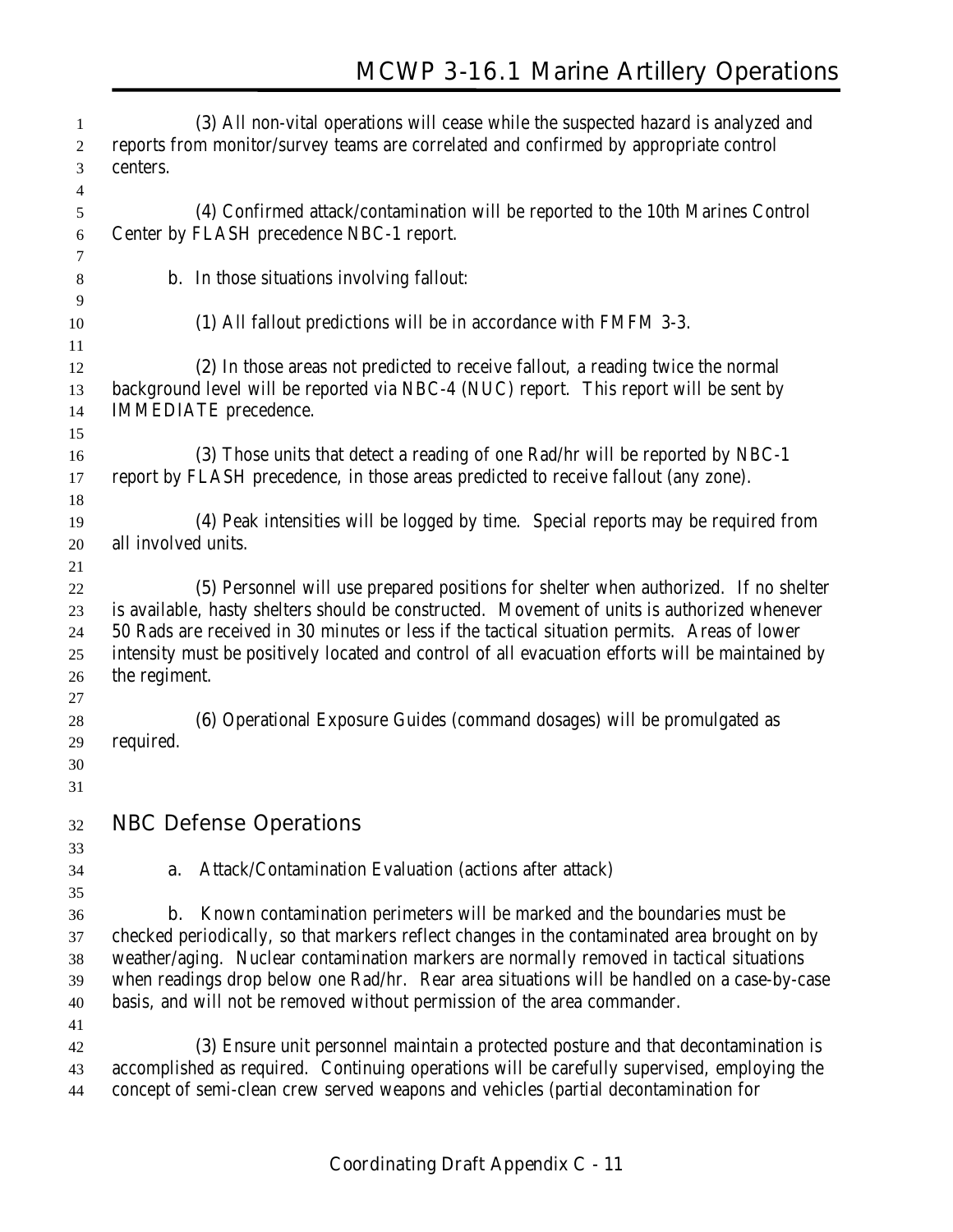# **MCWP 3-16.1 Marine Artillery Operations**

| -1             | gunner/driver safety) while under immediate threat. Complete decontamination will occur        |
|----------------|------------------------------------------------------------------------------------------------|
| 2              | prior to necessary maintenance periods. Isolation or other "safe" means will be used to ensure |
| 3              | contamination spread is minimized. Regiment and battalions will provide centralized personnel  |
| $\overline{4}$ | decontamination stations as required. NAVMED P5505 will be used as a guide in determining      |
| 5              | a protective program involved in extensive work with radiation contamination.                  |
| 6              |                                                                                                |
| 7              | (4) In residual nuclear contamination situations:                                              |
| 8              |                                                                                                |
| 9              | (a) The division Control Center will determine decay rate/soil type data as                    |
| 10             | rapidly as possible and disseminate this information to all subordinate control centers. Once  |
| 11             | nonstandard conditions are accounted for, corrections will be made to all radiation            |
| 12             | computations to reflect the new data.                                                          |
| 13             |                                                                                                |
| 14             | (b) Radiation status reports will be made periodically.                                        |
| 15             |                                                                                                |
| 16             | (5) Evacuation. The S-4 will establish procedures for mass evacuation NBC attack               |
| 17             | condition. No unit will initiate evacuation procedures without approval by division.           |
| 18             |                                                                                                |
| 19             | <b>(6) Situation Report.</b> Subordinate control centers will forward SITREPs to HHQ           |
| 20             | control centers once NBCD operations have commenced/ended and as the situation dictates.       |
| 21             |                                                                                                |
| 22             |                                                                                                |

### **Mission Oriented Protective Posture (MOPP)**

| <b>MOPP LEVEL</b> |           |          |            |            |      |
|-------------------|-----------|----------|------------|------------|------|
|                   |           |          |            |            |      |
| Mask/Hood         | Carried   | Carried  | Carried    | Worn $O/C$ | Worn |
| Overgarment       | Available | Worn O/C | Worn $O/C$ | Worn $O/C$ | Worn |
| Overboots         | Available | Carried  | Worn       | Worn       | Worn |
| Gloves            | Available | Carried  | Carried    | Carried    | Worn |

# 

**Table C-2. MOPP Level Equipment.**

**NOTE:** O/C refers to the suit (or hood) being Opened (O) or Closed (C), depending upon guidance based on the mission, threat, temperature, and work load.

### **NBC Attack Events Checklist**

The following checklist is provided for quick reference:

### **a. Before Attack**

**Coordinating Draft Appendix C - 12**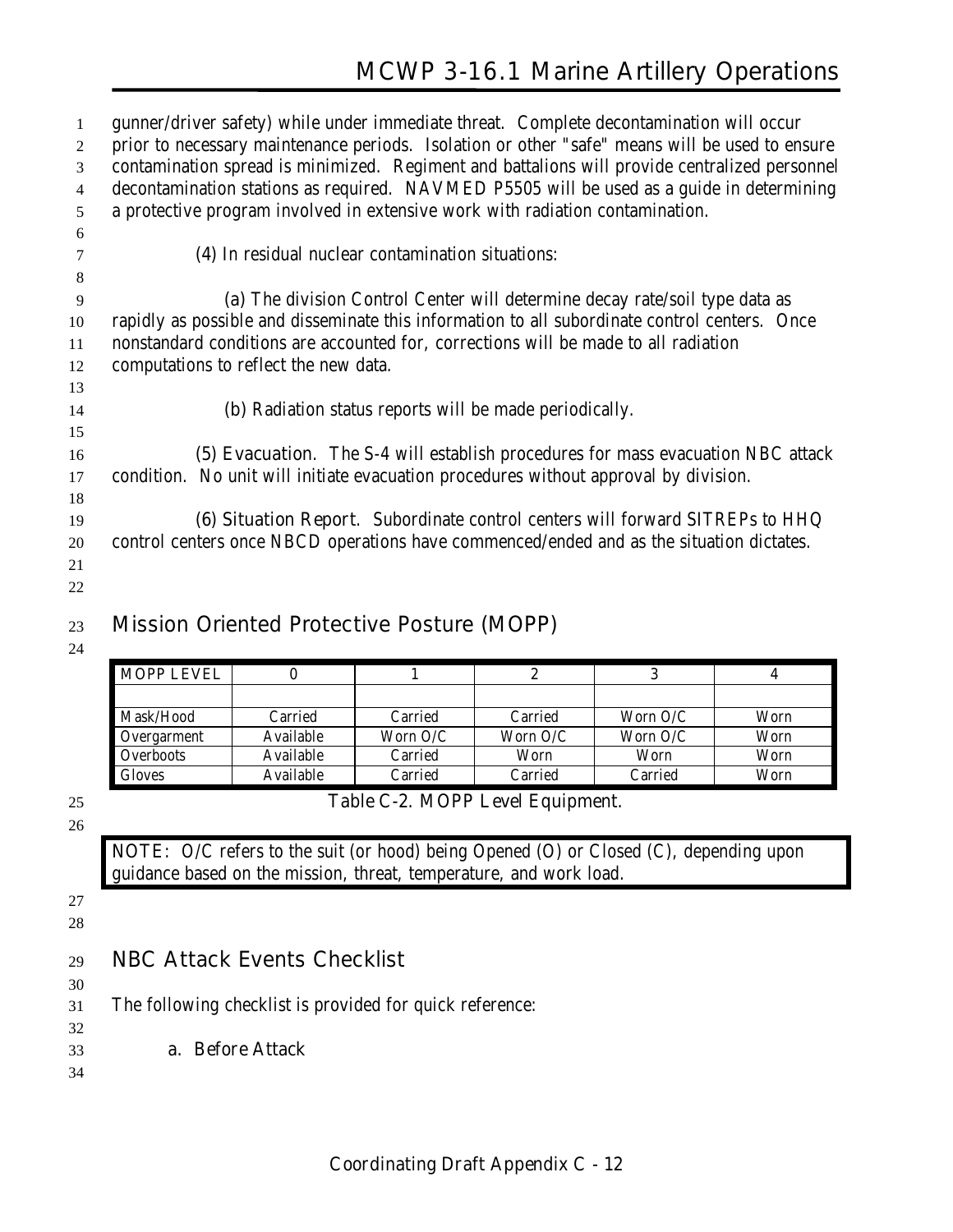| 1<br>$\overline{2}$ |             | (1) Unit will probably receive some type of warning regarding enemy NBC<br>capability. This warning precipitates the following actions: |
|---------------------|-------------|-----------------------------------------------------------------------------------------------------------------------------------------|
| 3                   |             |                                                                                                                                         |
| 4                   |             | (a) Direct the unit to assume MOPP 0.                                                                                                   |
| 5<br>6<br>7         | mounting.   | <b>(b)</b> Issue M-11 and M-13 decon apparatuses to designated personnel for vehicle                                                    |
|                     |             |                                                                                                                                         |
| 8                   |             |                                                                                                                                         |
| 9                   |             | (c) Check remaining NBCD equipment for availability, serviceability and                                                                 |
| 10                  | resupply.   |                                                                                                                                         |
| 11                  |             | (2) Unit receives reports that NBC warfare has begun. The following actions apply:                                                      |
| 12                  |             |                                                                                                                                         |
| 13                  |             |                                                                                                                                         |
| 14                  |             | (a) Assume appropriate MOPP level.                                                                                                      |
| 15                  |             |                                                                                                                                         |
| 16                  |             | <b>(b)</b> Fill M-11 decon apparatuses.                                                                                                 |
| 17                  |             |                                                                                                                                         |
| 18                  |             | (c) Cover/protect all exposed equipment, food, etc. IOT reduce future                                                                   |
| 19                  |             | decontamination requirements.                                                                                                           |
| 20                  |             |                                                                                                                                         |
| 21                  |             | (d) Put M-9 paper on overgarments and vehicles.                                                                                         |
| 22                  |             |                                                                                                                                         |
| 23                  |             | (e) Be alert and be prepared to occupy shelter.                                                                                         |
| 24                  |             |                                                                                                                                         |
| 25                  |             | <b>b.</b> During Attack                                                                                                                 |
| 26                  |             |                                                                                                                                         |
| 27                  |             | (1) Unit Actions. Sound/pass the alarm locally and to HHQ.                                                                              |
| 28                  |             |                                                                                                                                         |
| 29                  |             | (2) Individual Actions (from MOPP 1).                                                                                                   |
| 30                  |             |                                                                                                                                         |
| 31                  |             | (a) Mask.                                                                                                                               |
| 32                  |             |                                                                                                                                         |
| 33                  |             | (b) Sound alarm.                                                                                                                        |
| 34                  |             |                                                                                                                                         |
| 35                  |             | (c) Take cover (vehicle, building, tent, poncho).                                                                                       |
| 36                  |             |                                                                                                                                         |
| 37                  |             | (d) Put on gloves with liners.                                                                                                          |
| 38                  |             |                                                                                                                                         |
| 39                  |             | (e) Zip, fasten and secure the hood and overgarment.                                                                                    |
| 40                  |             |                                                                                                                                         |
| 41                  |             | (f) Put on overboots.                                                                                                                   |
| 42                  |             |                                                                                                                                         |
| 43                  |             | (g) If contaminated, conduct skin decon within one minute using the M-291 or                                                            |
| 44                  | M258A1 kit. |                                                                                                                                         |
| 45                  |             |                                                                                                                                         |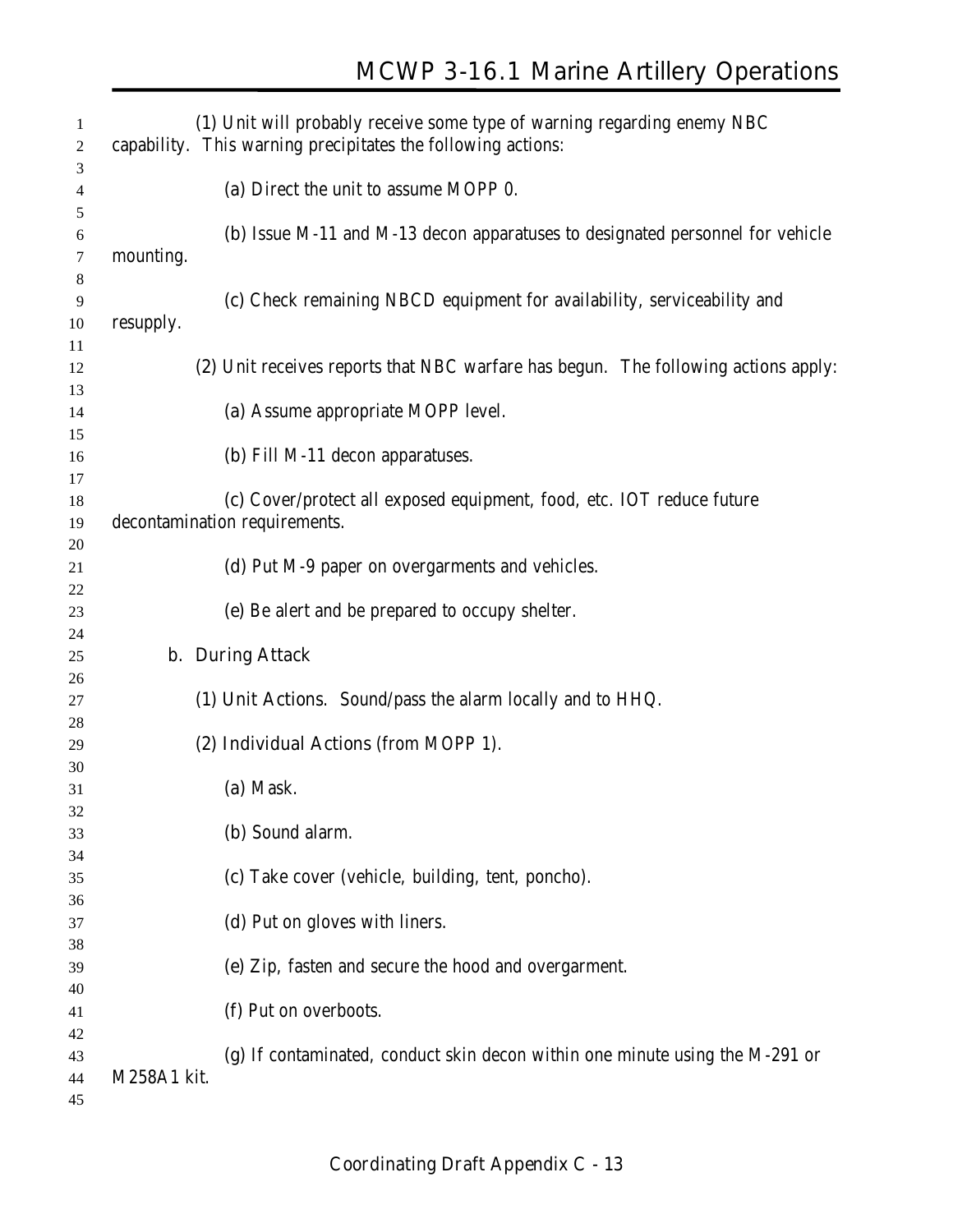| 1              | c. After Attack                                                                                                                           |
|----------------|-------------------------------------------------------------------------------------------------------------------------------------------|
| 2              |                                                                                                                                           |
| 3<br>4         | (1) Unit Actions                                                                                                                          |
| 5              | (a) Treat casualties.                                                                                                                     |
| 6<br>7<br>8    | <b>(b)</b> Send NBC-1 report to HHQ in accordance with Appendix H.                                                                        |
| 9<br>10        | (c) Determine when attack has ended (fallout, chemical or biological agent has<br>settled to the ground). Continue the mission in MOPP 4. |
| 11<br>12       | (d) Determine following:                                                                                                                  |
| 13<br>14       | 1 When and where do you evacuate casualties?                                                                                              |
| 15<br>16<br>17 | 2 When and where will you conduct hasty decon, MOPP gear exchange and<br>vehicle wash down?                                               |
| 18<br>19       | <b>3</b> Does the unit require additional personnel to replace casualties?                                                                |
| 20<br>21       | 4 Do you mark the contaminated area?                                                                                                      |
| 22<br>23       | 5 Does the unit have to displace? If so, when?                                                                                            |
| 24<br>25       | (e) Survey and mark the contaminated area as required.                                                                                    |
| 26<br>27<br>28 | (f) Send NBC 4 report to HHQ as required.                                                                                                 |
| 29<br>30<br>31 | (g) Conduct hasty decon within six hours of contamination (if contaminated with<br>a persistent agent).                                   |
| 32<br>33       | (h) Request support for deliberate decon (normally done when unit mission is<br>complete as this requires a shut down of the unit).       |
| 34<br>35       | (2) Individual Actions                                                                                                                    |
| 36<br>37       | (a) Conduct personal wipedown within 15 minutes after attack.                                                                             |
| 38<br>39       | <b>(b)</b> Conduct operator spray down of equipment within 15 minutes after attack.                                                       |
| 40<br>41       | (c) Watch for symptoms in yourself and others.                                                                                            |
| 42<br>43       | (d) Administer antidote/first aid if required.                                                                                            |
| 44<br>45       |                                                                                                                                           |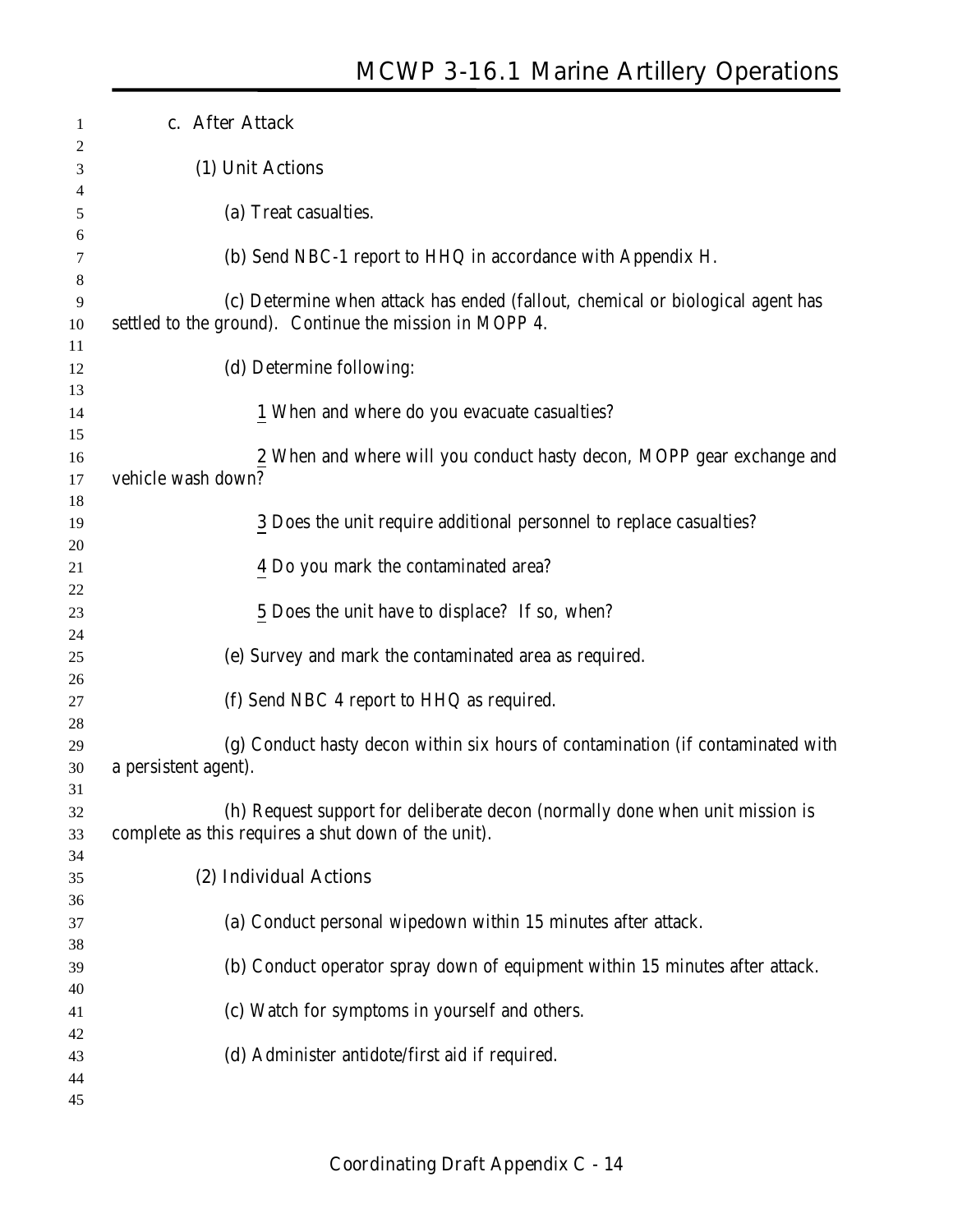### **NBC Reports**

NBC-1 through NBC-5 and chemical downwind report formats are found in Appendix J.

- 
- 

 

### **Decontamination**

 The presence of contamination generally reduces the effectiveness of our combat power. Contamination forces us into protective equipment that degrades our ability to perform

- individual and collective tasks. Decontamination operations reduce or eliminate those hazards and allow units to continue with the mission.
- **a. Principle of Decontamination**. The resources of manpower, time and material are critical for the commander's decision on how to sustain combat operations. He must know when, where, what, and how to perform decon by following four principles. Those principles are: Decon as soon as possible, decon only what is necessary, decon as far forward as possible, and decon by priority.
- **(1) Decontaminate as soon as Possible**. This is the most important principle of the four. Consider this principle before you consider any other. Contamination hazards force you into higher levels of MOPP and immediately begin to degrade your combat power. The sooner the contamination is removed, the sooner you can reduce MOPP levels and begin restoring combat power.
- **(2) Decontaminate Only what is Necessary**. Decontaminate only what is necessary to continue your mission. Consider the following factors when you decide whether decon will interfere with the mission or help you continue the mission.
- **(a)** Mission - "tempo of battle." **(b)** Time available. **(c)** Degree of contamination. **(d)** Length of time you have been in MOPP 4. **(e)** Decon assets available. **(3) Decontaminate as Far Forward as Possible (limit spread)**. Do not transport contaminated personnel and equipment away from your operational area if you can bring decon assets forward safely. This will keep your equipment on locations, where it is needed, allow decon to begin earlier, and limit the spread of contamination to other areas.
-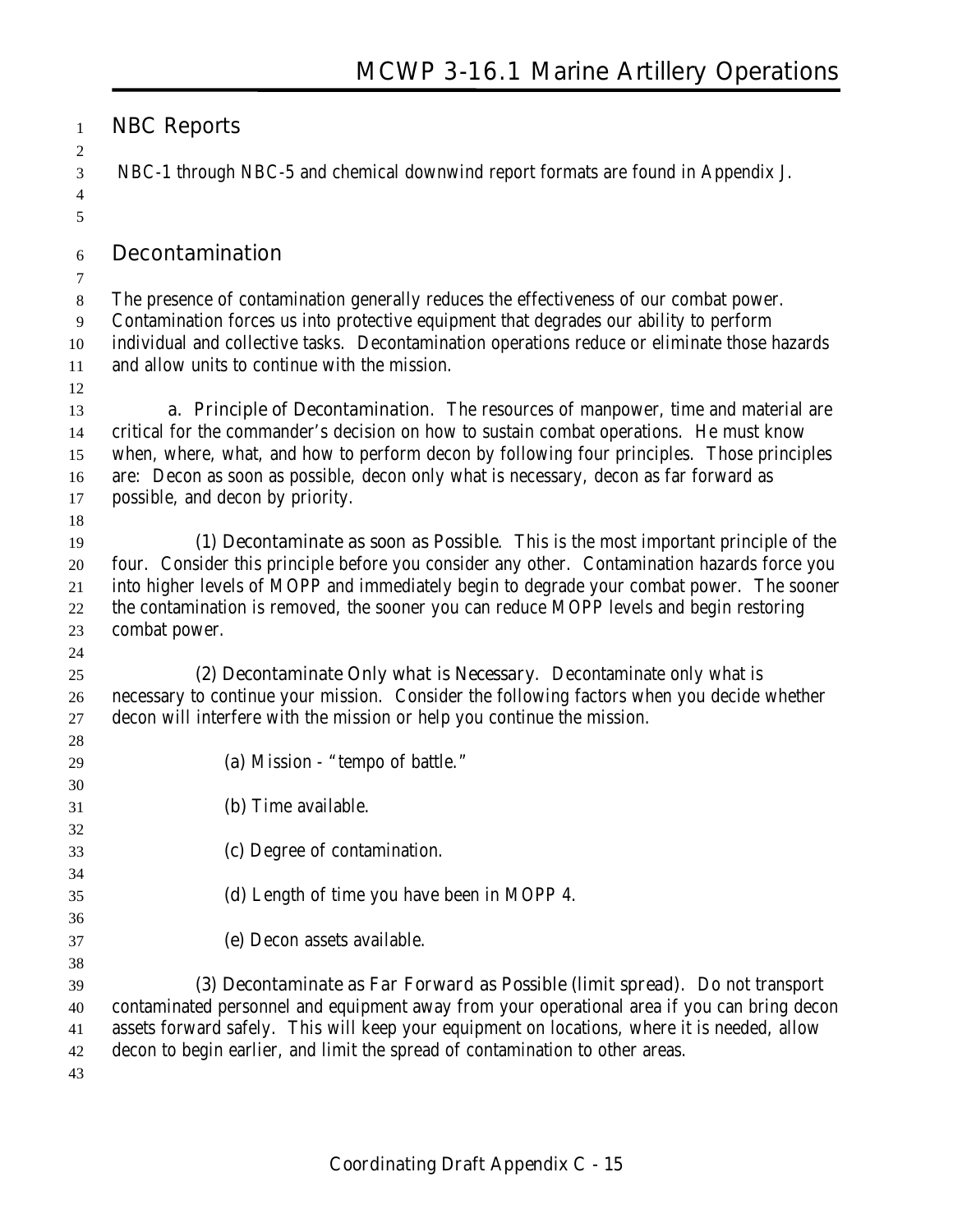**(4) Decontaminate by Priority**. Clean important items of equipment first and less important items of equipment last (i.e., equipment that is vital to successful completion of the mission takes priority over equipment that is not vital). Commanders must set priorities and concentrate decon assets to best support the battle.

 **b. Levels of Decontamination**. The three levels of decontamination are Immediate, Operational, and Thorough.

 **(1) Immediate Decontamination**. The scope of immediate decon is to minimize casualties, save lives, and limit the spread of contamination. Immediate decon is carried out by individuals upon being contaminated. There are three immediate decon techniques: skin, personal wipedown, and operator's spraydown.

### **(a) Skin Decontamination**

 **1 Chemical**. The M291 decon kit provides the best means of skin decon. The M291 is a powder substance. Use water to wash toxic agent out of eyes or wounds and seek medical treatment. Washing with soap and water (or hot water) is the next best method for toxic agent decon if the M291 kit is not available, but this method is not as effective as using the decon kit.

 **2 Biological**. Currently, no means exist in detecting biological agents. Most Marines will not know immediately when they have become contaminated. Most biological agents, except toxins, pose their primary threat through inhalation or ingestion. The skin is an effective barrier against most biological agents if there are no cuts or scratches. The best biological defense is to keep immunizations current, observe basic sanitary precaustions, and keep skin breaks covered.

 **3 Radiological**. Because no immediate life threatening hazard is caused by radiological contamination, no immediate skin decon is required. If the skin is contaminated by radiological contamination, use operational decon techniques as soon as possible.

 

### **(b) Personal Wipe-down**

 **1 Chemical**. The personal wipe-down technique is most effective when done within 15 minutes of being contaminated. The two primary types of chemical protective overgarments are the chemical protective overgarment (CPOG), which provides at least six hours of protection from liquid contamination and the battle dress overgarment (BDO) which provides protection for 24 hours after becoming contaminated with liquid chemical agents. The stocks and handgrips of individual weapons also tend to absorb chemical agents and one absorbed, they may present a vapor hazard for days. To reduce penetration and vapor hazard, decontaminate individual equipment using the M291 kit. Marines must decon gloves, hood, mask, helmet, and weapon if contaminated. Perform personal and equipment wipe-down within 15 minutes after being exposed to liquid contamination. If agent is globbed on overgarment, scrape it off with a stick or other object, otherwise, do not attempt to decon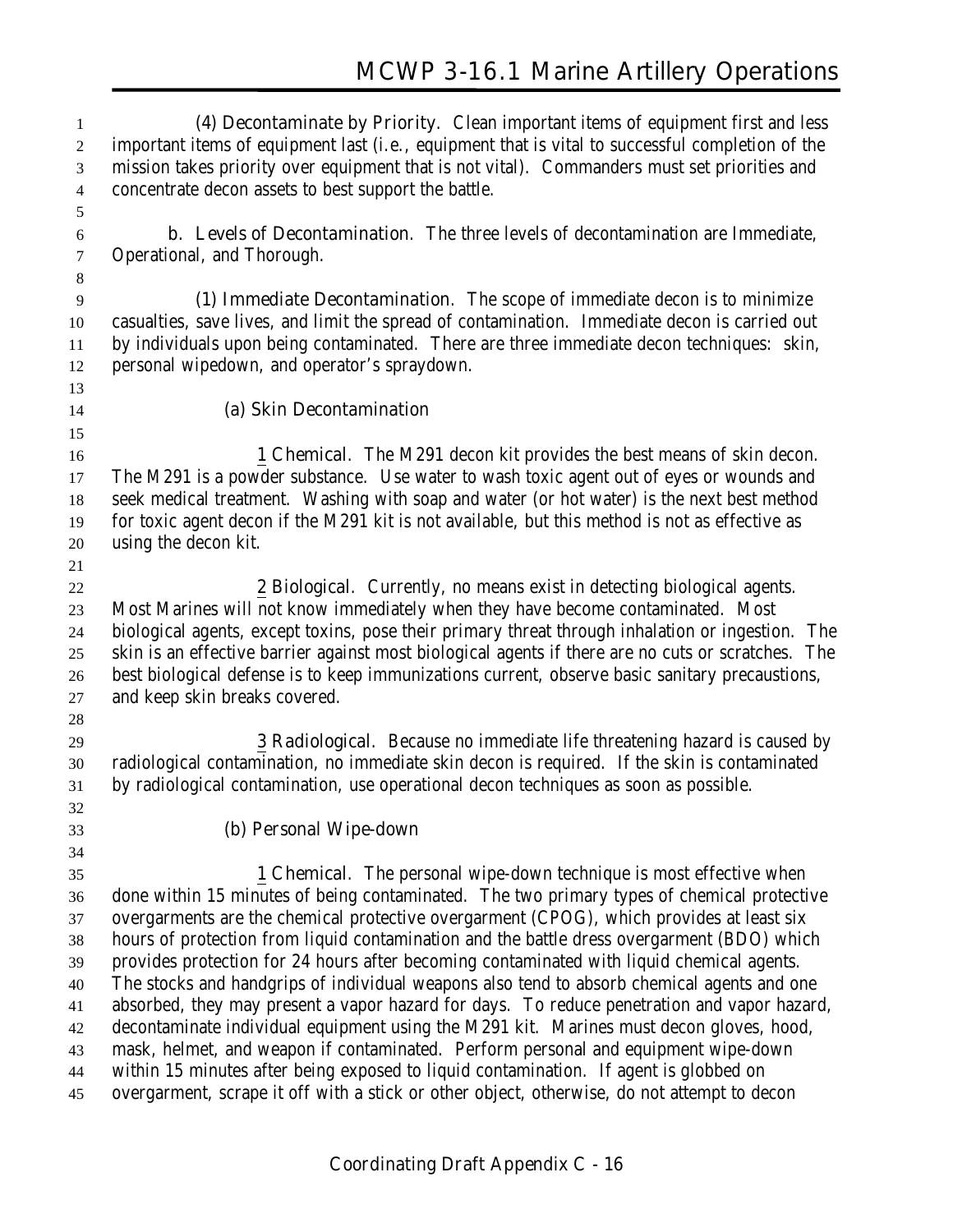chemical agents on overgarments. This will provide little, if any extra protection and units probably will not have enough M291 kits. Washing with soap, water, and bleach solutions are partially effective.

 **2 Biological**. If toxins are suspect or other biological agents are present, remove the contamination with soap and water.

 **3 Radiological**. Radiological contamination can readily be detected and located with monitoring equipment. Removing the contamination will reduce the hazard. Brush the dust off load bearing equipment and mask carrier. If contaminated with a dry contaminant, such as fallout, shake out clothing and gear. Wash exposed areas of skin. Pay particular attention to hair and fingernails. Avoid breathing the dust shaken off clothing by wearing the protective mask. Wipe off the mask, hood, helmet, gloves, footwear cover, and other personal equipment with warm, soapy water. If warm, soapy water is not available, use rags or damp paper towels. Ensure contamination is not spread to clean areas. If contaminated by a wet radiological contaminant, you must conduct a MOPP gear exchange as soon as possible because brushing or shaking will not remove the contamination or its hazard. **(c) Operator's Spraydown**. After Marines and their personal equipment have been wiped down, other mission essential portions of equipment may need to be

 decontaminated before continuing the mission. To ensure contamination from these items is not spread, decontaminate those surfaces which must be touched while operating the equipment. This is called operator's spraydown and is most effective when done within 15 minutes after personal wipedown.

 **1 Chemical**. Decon those surfaces that must be touched to complete the operator's spraydown. Use an on board portable decon apparatus (M11 or M13). This apparatus should be filled with decontaminant as soon as the unit is directed to go into any level of MOPP. Spray Decontamination Solution number two (DS2) onto those surfaces that must be touched to accomplish the mission. Scrub the DS2 into the surface with brushes, wait 30 minutes if the mission permits, then wash or wipe off the equipment. If the decon apparatus is not available, use DS2 or super tropical bleach (STB) from bulk containers, or use any nonstandard decontaminant available. Do not use decontaminants (DS2 or STB) on sensitive equipment such as radios, computers, etc.

 **2 Biological**. A bleach solution is the preferred decontaminant for biological contamination. Apply with brushes and scrub the surface well. Rinse surface after scrubbing. DS2 and STB are also effective against most known biological contamination but because of their caustic nature are not preferred.

 **3 Radiological**. If you are contaminated by fallout, rain-out, neutron induced contamination, or any type of radiological agent, use the monitoring equipment to help locate the contamination. Radiological contamination can usually be removed by brushing or scraping. Water is effective for flushing away radiological contamination.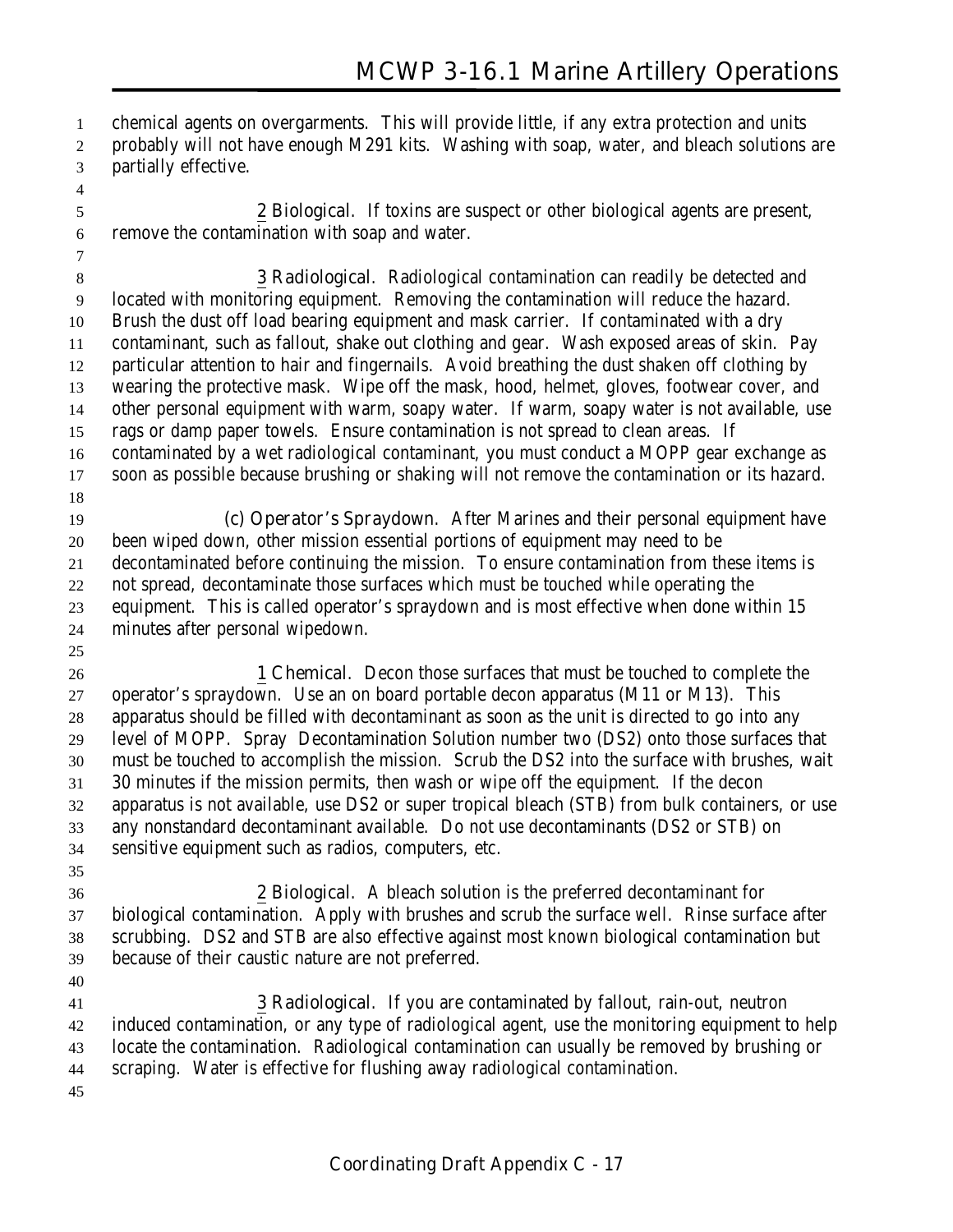**(2) Operational Decontamination**. Operational decon generally follows immediately after personnel decon. The objective of operation decon is to reduce the level of contamination to regenerate needed combat power. Operational decon will further reduce the risk of contamination transfer, the spread of contamination, and speed the weathering process by removing much of the gross contamination. Operations decon makes use of two decon techniques: MOPP gear exchange and vehicle wash-down. Operational decontamination will be coordinated and performed at the battalion level. **(a) Chemical**. Chemical contamination is usually the most dangerous form of contamination and the most difficult to decontaminate. The Chemcial Agent Monitor (CAM) can detect concentrations of nerve (G) and blister (H) agents. The M256 Series chemical detector kit will detect chemical agent vapors. Use M8/M9 paper, M256A1 kit, and/or CAMs to check for effectiveness of decon and/or level of contamination remaining. Decon is accomplished primarily by using M17 Lightweight Decontaminating System (LDS). **(b) Biological**. Procedures used to decontaminate chemical contamination can also be used for biological contamination. **(c) Radiological**. For radiological contamination, only hot, soapy water is required. When performing radiological decon, check on the effectiveness by using the AN/VDR2. **(3) Thorough Dectontamination**. Thorough decon operations reduce contamination levels to a negligible risk. They restore combat power by removing nearly all contamination from unit and individual equipment. The exact layout of the thorough decon is determined by METT-TSL. There are three thorough decon techniques: detailed troop, detailed equipment, and detailed aircraft, but the regiment is only concerned with the first two. Detailed decontamination is normally coordinated at the regimental level with personnel and equipment augmentation from subordinate units. **(a) Detailed Equipment**. There are five stations in the detailed equipment decon. **1 Station 1 - Initial Washdown**. The objective of this station is to remove the gross contamination and dirt from the vehicle. Using the M17, the vehicle is sprayed, scrubbed, and sprayed again. Hot water alone is less effective than hot, soapy water. **2 Station 2 - DS2 Application**. The objective of this station is to apply decontaminant to the entire vehicle. The vehicle is divided into four parts with a Marine assigned to each. Either a mop or the M13 Decontaminating Apparatus (DAP) may be used. **3 Station 3 - Wait/Interior Decon**. The objective of this station is to allow the DS2 to completely neutralize the chemical agent and to decontaminate the interior of the vehicle. While the vehicle is held in this station for the DS2 to completely react, the driver inspects the interior of the vehicle for liquid contamination with M8 paper. If some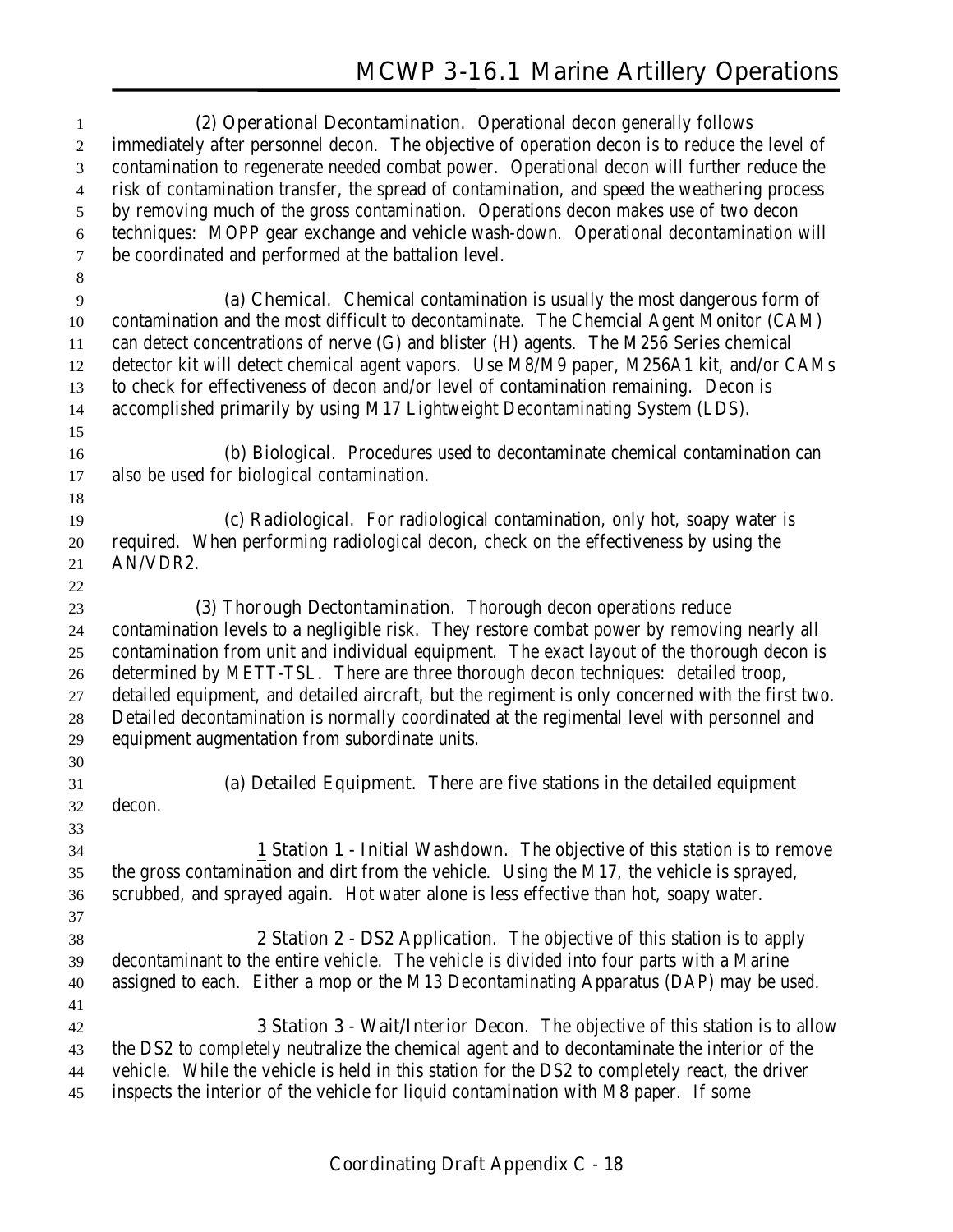| 1              | contaminant is found further decontamination is required with the best available solution. The |
|----------------|------------------------------------------------------------------------------------------------|
| 2              | best solution is a 5 percent solution of High Test Hypochlorite (HTH) or STB. Use hot, soapy   |
| 3              | water to wash radiological contamination.                                                      |
| $\overline{4}$ |                                                                                                |
| 5              | <b>4 Station 4 - Rinse.</b> The objective of this station is to remove the DS2                 |
| 6              | from the vehicle. The vehicle is sprayed with water from top to bottom.                        |
| 7              |                                                                                                |
| 8              | 5 Station 5 - Check. The objective of this station is to check the                             |
| 9              | completeness of the decon. Detection procedures will vary depending on the type of             |
| 10             | contamination.                                                                                 |
| 11             |                                                                                                |
| 12             | (b) Detailed Troop Decon. The major action in detailed troop decon is to                       |
| 13             | remove contaminated MOPP gear to include the protective mask. See MOPP exchange for            |
| 14             | details.                                                                                       |
| 15             |                                                                                                |
| 16             | Station 1 - Individual gear decon.                                                             |
| 17             | Station 2 - Overboot and hood decon.                                                           |
| 18             | Station 3 - Overgarment removal.<br>$\bullet$                                                  |
| 19             | <b>Station 4</b> - Overboots and gloves removal.<br>$\bullet$                                  |
| 20             | <b>Station 5 - Monitor.</b>                                                                    |
| 21             | Station 6 - Mask removal.<br>$\bullet$                                                         |
| 22             | <b>Station 7</b> - Mask decon point.<br>$\bullet$                                              |
| 23             | Station 8 - Reissue point.<br>$\bullet$                                                        |
| 24             |                                                                                                |
| 25             | c. Chemical Casualty Decontamination. The regiment will more than likely be                    |
| 26             | tasked with supporting deliberate casualty decontamination. Such sites will probably involve   |
| 27             | elements of the entire CSS, not just medical personnel. The following factors should be        |
| 28             | considered when establishing a deliberate casualty decon site:                                 |
| 29             |                                                                                                |
| 30             | (1) Several skeleton sites must be planned to take into account the change of wind             |
| 31             | directions which result in a vapor hazard.                                                     |
| 32             |                                                                                                |
| 33             | (2) Ensure medical/non-medical personnel are properly trained in NBC individual                |
| 34             | decon procedures.                                                                              |
| 35             |                                                                                                |
| 36             | (3) Liquid contamination control line and vapor contamination control line must be             |
| 37             | established.                                                                                   |
| 38             |                                                                                                |
| 39             | (4) If contamination is spread beyond control lines, that control line must be moved           |
| 40             | to include new contamination, or move site to a new location.                                  |
| 41             |                                                                                                |
| 42             | (5) Strict control must be maintained throughout the site, especially at the initial           |
| 43             | triage station and where uncontaminated vehicles enter to pickup decontaminated casualties.    |
| 44             |                                                                                                |
| 45             |                                                                                                |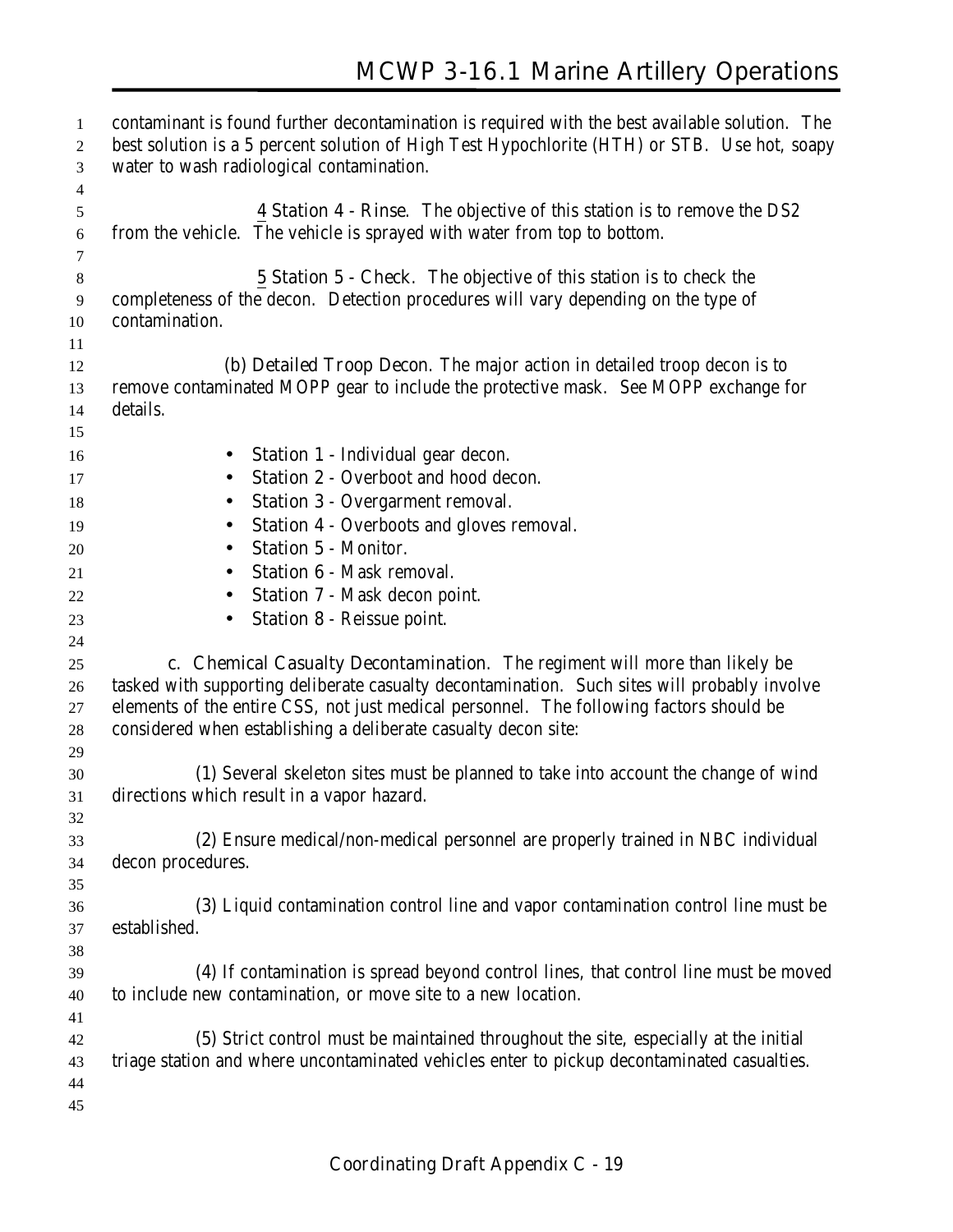### 1 **MOPP Gear Exchange with the BDO**

2

3 The rate of degradation of personnel peaks about six hours after being in full MOPP. MOPP

4 gear exchange is be managed with squad size elements. MOPP gear exchange does not begin 5 until replacement overgarments are available.

6

| <b>TYPE</b>                   | <b>BEST START</b><br>TIME* | <b>DONE BY</b>                                | <b>TECHNIQUE</b>       | <b>GAINS MADE</b>       |
|-------------------------------|----------------------------|-----------------------------------------------|------------------------|-------------------------|
|                               | <b>BEFORE 1 MINUTE</b>     | <b>INDIVIDUAL</b>                             | <b>SKIN DECON</b>      | <b>STOPS AGENT</b>      |
| <b>BASIC</b><br><b>SKILLS</b> | <b>WITHIN 15</b>           | <b>INDIVIDUAL OR</b>                          | PERSONAL               | <b>FROM PENETRATING</b> |
|                               | <b>MINUTES</b>             | <b>CREW</b>                                   | WIPEDOWN/              |                         |
|                               |                            |                                               | <b>OPERATOR'S</b>      |                         |
|                               |                            |                                               | <b>SPRAYDOWN</b>       |                         |
|                               |                            |                                               | MOPP GEAR              | POSSIBLE                |
| <b>HASTY DECON</b>            | <b>WITHIN</b>              | <b>UNIT</b>                                   | <b>EXCHANGE</b>        | <b>TEMPORARY</b>        |
| <b>OPERATION</b>              | <b>6 HOURS</b>             | <b>BN CREW OR DECON</b>                       | <b>VEHICLE</b>         | <b>RELIEF FROM MOPP</b> |
|                               |                            | TEAM                                          | WASHDOWN               | 4. LIMIT LIQUID         |
|                               |                            |                                               |                        | <b>AGENT SPREAD</b>     |
|                               |                            | <b>UNIT</b>                                   | DETAILED TROOP         | PROBABLE LONG           |
| <b>DELIBERATE</b>             | WHEN MISSION               |                                               | <b>DECON</b>           | <b>TERM MOPP</b>        |
| <b>DECON OPERATION</b>        | <b>ALLOWS</b>              | <b>DECON PLATOON</b>                          | <b>DETAILED</b>        | <b>REDUCTION WITH</b>   |
|                               | <b>RECONSTITUTION</b>      |                                               | <b>EQUIPMENT DECON</b> | <b>MINUMUM RISKS</b>    |
|                               |                            | <b>Table C-3. Decontamination Techniques.</b> |                        |                         |

8

9 \* The techniques become increasingly less effective the longer they are delayed. Vehicle 10 washdown is most effective if started within one hour but will often have to be delayed for

11 logistical reasons.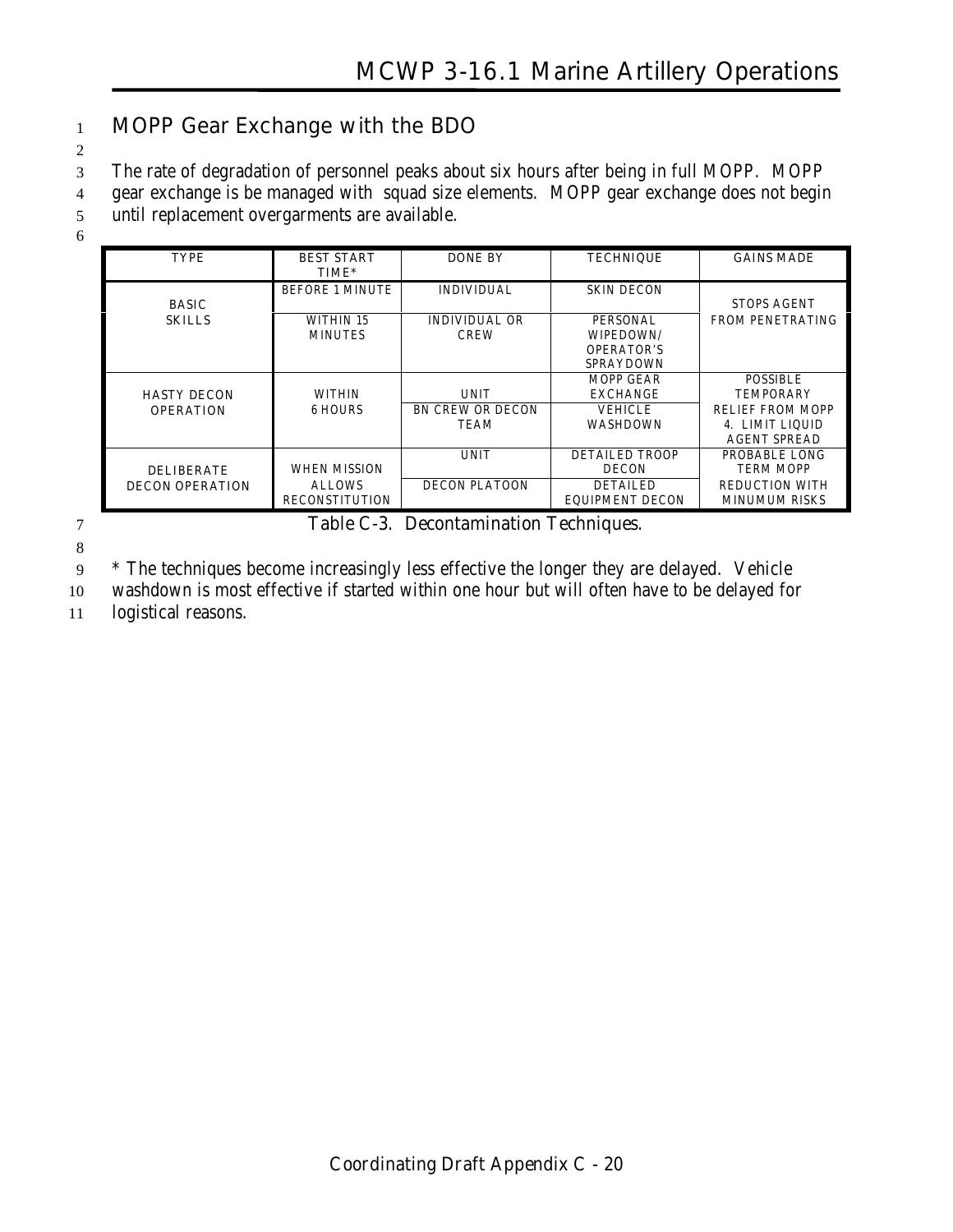# **MCWP 3-16.1 Marine Artillery Operations**

1

| TYPE OF<br><b>AGENT</b>                                                        | DISSEMINATED                                                                | SYMPTOMS                                                                                                                                                 | <b>EFFECTS</b>                                                                                                 | RATE OF<br><b>ACTION</b>                                                                                                                                                     | FIRST AID                                                    | DECONTAM<br>-INATION                                                                                                                                      | PROTECTION<br>REQUIRED                              |
|--------------------------------------------------------------------------------|-----------------------------------------------------------------------------|----------------------------------------------------------------------------------------------------------------------------------------------------------|----------------------------------------------------------------------------------------------------------------|------------------------------------------------------------------------------------------------------------------------------------------------------------------------------|--------------------------------------------------------------|-----------------------------------------------------------------------------------------------------------------------------------------------------------|-----------------------------------------------------|
| AC<br><b>BLOOD</b>                                                             | <b>VAPOR</b>                                                                | CONVULSIONS,<br><b>COMA</b>                                                                                                                              | <b>INCAPACITATE</b><br>S: KILLS IF<br><b>HIGH</b><br><b>CONCENTRATI</b><br>ON INHALED                          | <b>RAPID</b>                                                                                                                                                                 | <b>NONE</b>                                                  | <b>NONE</b>                                                                                                                                               | <b>MASK</b>                                         |
| G<br><b>SERIES</b><br>GA<br>$GB*$<br>GD                                        | <b>VAPOR OR</b><br><b>AEROSOL</b>                                           | DIFFICULTY IN<br><b>BREATHING:</b><br>DROOLING:<br><b>NAUSEA:</b>                                                                                        | <b>INCAPACITATE</b><br>S: KILLS IF<br><b>HIGH</b><br><b>CONCENTRATI</b><br>ON INHALED                          | <b>DELAYED</b><br><b>THRU</b><br>THE SKIN,<br><b>VERY</b><br><b>RAPID</b><br><b>THRU</b><br><b>INHALATI</b><br><b>ON</b>                                                     | <b>NERVE</b><br><b>AGENT</b>                                 | <b>NONE</b><br><b>REQUIRED</b>                                                                                                                            | <b>MASK</b><br><b>PROTECTIVE</b><br><b>CLOTHING</b> |
| $\overline{V}$<br><b>SERIES</b><br>VX*<br><b>VR55</b><br>GD(T)<br><b>NERVE</b> | LIQUID<br><b>DROPLETS</b>                                                   | <b>COVULSIONS:</b><br><b>SOMETIMES</b><br><b>DIMNESS IN</b><br><b>VISION</b>                                                                             | <b>INCAPACITATE</b><br>S: KILLS IF<br><b>CONTAMINATE</b><br>D SKIN IS NOT<br><b>DECONTAMINA</b><br>TED RAPIDLY | <b>DELAYED</b><br>THRU<br>THE SKIN:<br><b>MORE</b><br><b>RAPID</b><br><b>THRU</b><br>THE EYES                                                                                | <b>ANTIDOTE</b><br><b>ARTIFICIAL</b><br><b>RADIATIO</b><br>N | <b>FLUSH</b><br><b>EYES WITH</b><br>WATER,<br><b>USE M258</b><br>KIT TO<br><b>DECON</b><br><b>SKIN</b>                                                    |                                                     |
| $\mathrm{H}^{\,\star}$<br>HN<br>H/L<br>L<br>CX<br><b>BLISTER</b>               | <b>LIQUIED</b><br><b>DROPLET: CXAS</b><br><b>A FINE POWDER</b><br>OR LIQUID | $H, HN-NO$<br><b>EARLY</b><br>SYMPTOMS. L-<br><b>SEARING PAIN</b><br>IN EYES,<br>STINGING OF<br>SKIN.<br><b>CX-IRRITATES</b><br><b>EYES AND</b><br>NOSE. | <b>BLISTER SKIN:</b><br><b>DESTROYS</b><br><b>LUNG TISSUE</b>                                                  | DELAYED.<br>BLISTERS,<br><b>HOURS</b><br>TO DAYS.<br><b>EYES</b><br><b>EFFECTE</b><br>D MORE<br>RAPIDLY,<br>H/L, L<br>AND CX<br><b>CAN BE</b><br><b>VERY</b><br><b>RAPID</b> | <b>NONE</b>                                                  | <b>FLUSH</b><br><b>EYES WITH</b><br>WATER.<br><b>USE M258</b><br>KIT ON<br>SKIN;<br>WASH<br><b>WITH</b><br><b>SOAP AND</b><br><b>COLD</b><br><b>WATER</b> | MASK:<br>PROTECTIVE<br><b>CLOTHING</b>              |

3

### 2 **Table C-4. Characteristics and Defense Against Types of Chemical Agents.**

### 4 \* Indicates standard U.S. toxic chemical agents

5

| <b>TYPES OF</b> | <b>SYMBOL</b> | <b>PERSISTENCE</b>         |                           | <b>RATE OF</b>    | <b>ENTRANCE</b>             |                                                 |
|-----------------|---------------|----------------------------|---------------------------|-------------------|-----------------------------|-------------------------------------------------|
| <b>AGENTS</b>   |               | <b>SUMMER</b>              | <b>WINTER</b>             | <b>ACTION</b>     | <b>VAPOR AEROSOL</b>        | <b>LIQUID</b>                                   |
| <b>NERVE</b>    | G-AGENTS      | 10 MIN TO 24<br><b>HRS</b> | 3 HRS TO 3<br><b>DAYS</b> | <b>VERY QUICK</b> | <b>EYES, LUNGS</b>          | EYES, SKIN,<br><b>MOUTH</b>                     |
|                 | V - AGENTS    | 2 DAYS TO 1<br><b>WEEK</b> | 2 DAYS TO<br><b>WEEKS</b> | <b>QUICK</b>      | <b>EYES, LUNGS</b>          | EYES. SKIN.<br><b>MOUTH</b>                     |
| <b>CHOKING</b>  | CG. DP        | 1 TO 10 MIN                | <b>10 MIN TO 1 HR</b>     | <b>IMMEDIATE</b>  | <b>LUNGS</b>                | <b>EYES</b>                                     |
| <b>BLISTER</b>  | HD. HN        | 3 DAYS TO 1<br>WEEK        | <b>WEEKS</b>              | SLOW              | EYES, SKIN.<br><b>LUNGS</b> | <b>EYES</b>                                     |
|                 | ъ.            | 1 TO 3 DAYS                | <b>WEEKS</b>              | <b>QUICK</b>      | EYES, SKIN,<br><b>LUNGS</b> | EYES, SKIN.<br><b>MOUTH</b>                     |
|                 | CX.           | <b>DAYS</b>                | <b>DAYS</b>               | <b>VERY QUICK</b> | LUNGS                       |                                                 |
| <b>BLOOD</b>    | AC, CK        | 1 TO 10 MIN                | 10 MIN TO 1 HR            | <b>VERY QUICK</b> | <b>LUNGS</b>                | <b>EYES OR</b><br><b>INJURED</b><br><b>SKIN</b> |

6 **Table C-5. Characteristics and Types of Chemical Agents.**